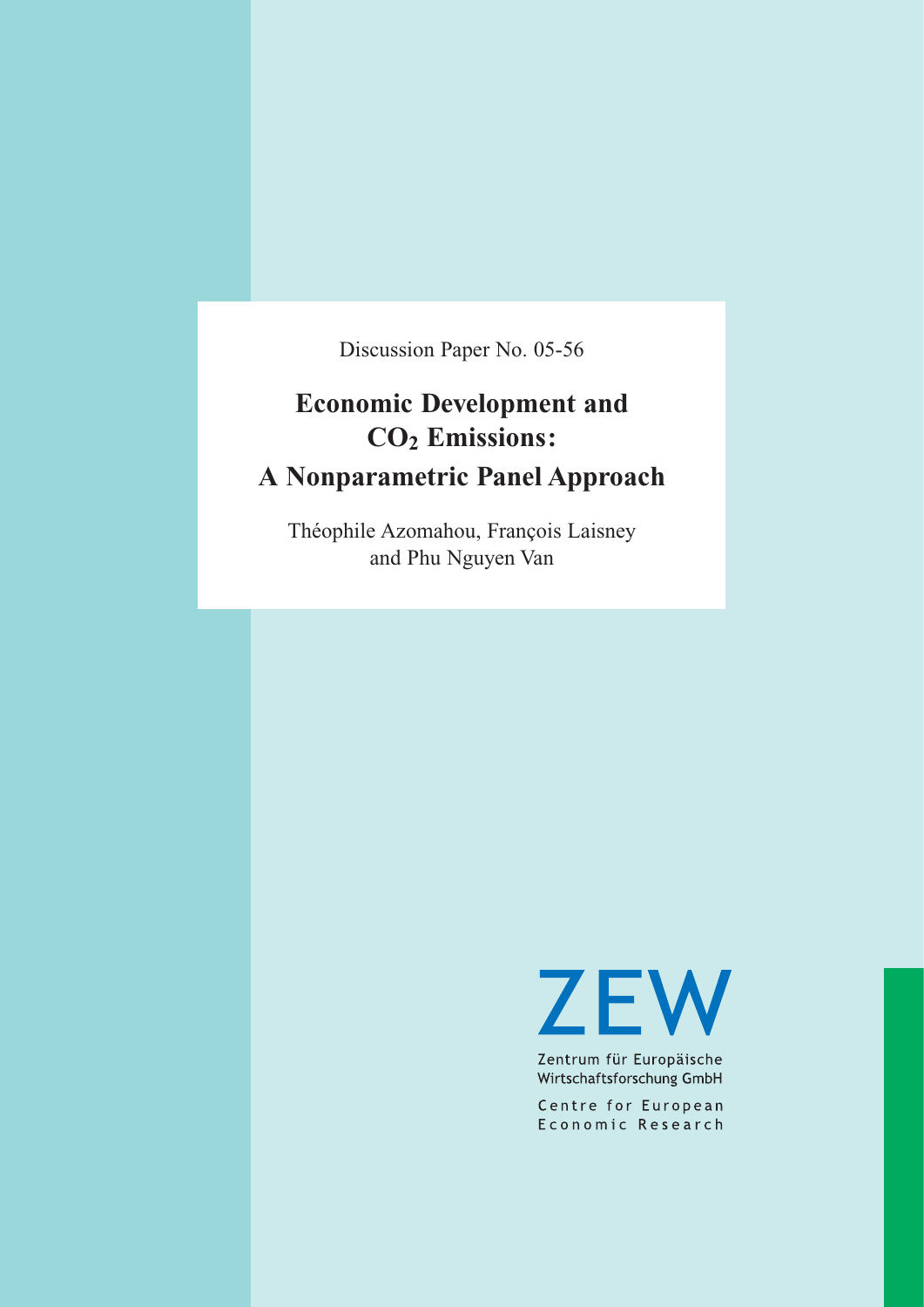Discussion Paper No. 05-56

## **Economic Development and CO2 Emissions: A Nonparametric Panel Approach**

Théophile Azomahou, François Laisney and Phu Nguyen Van

Download this ZEW Discussion Paper from our ftp server: ftp://ftp.zew.de/pub/zew-docs/dp/dp0556.pdf

Die Discussion Papers dienen einer möglichst schnellen Verbreitung von neueren Forschungsarbeiten des ZEW. Die Beiträge liegen in alleiniger Verantwortung der Autoren und stellen nicht notwendigerweise die Meinung des ZEW dar.

Discussion Papers are intended to make results of ZEW research promptly available to other economists in order to encourage discussion and suggestions for revisions. The authors are solely responsible for the contents which do not necessarily represent the opinion of the ZEW.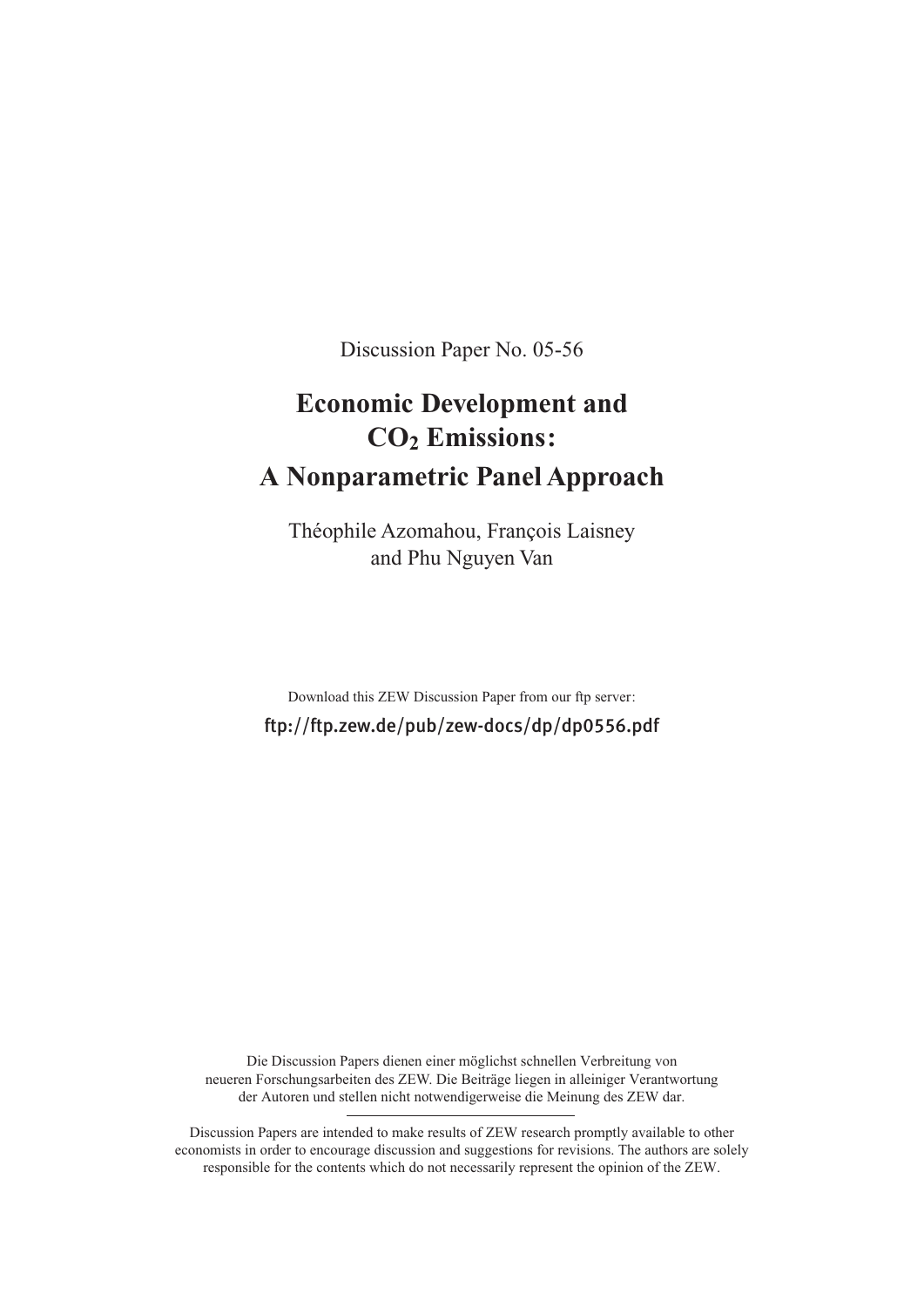## **Non technical summary**

The relationship between economic development and environmental quality has been extensively explored in recent years. The shape of this relationship has implications for the definition of an appropriate joint economic and environmental policy. In the literature, this animated debate revolves around the existence of an *Environmental Kuznets Curve*, which implies that, starting from low levels of income per capita, environmental degradation increases, but after a certain level of income (turning point) it diminishes.

This study investigates the question of the existence of an EKC using a nonparametric approach. In this framework, no a priori parametric functional form is assumed for modelling the relationship between carbon dioxide  $(CO<sub>2</sub>)$  emissions and GDP per capita. The main reason for studying  $CO_2$  emissions is that they play a focal role in the current debate on environmental protection and sustainable development.  $CO<sub>2</sub>$  has been recognized by most scientists as a major source of global warming through its greenhouse effects. Another reason is that  $CO<sub>2</sub>$  emissions are directly related to the use of energy, which is an essential factor in the world economy, both for production and consumption. Therefore, the relationship between  $CO<sub>2</sub>$  emissions and economic growth has important implications for environmental and economic policies.

To estimate this relationship, we use information drawn from several data sets.  $CO<sub>2</sub>$  emissions measured in metric tons are obtained from the data base of the Carbon Dioxide Information Analysis Center, Oak Ridge National Laboratory. Real GDP per capita series, measured in thousand constant dollars at 1985 prices, are drawn from the Penn World Table 5.6. The resulting data set, a balanced panel of 100 countries, covers the period 1960-1996.

We first consider the issue of structural stability of the relationship between  $CO<sub>2</sub>$  emissions and GDP per capita, and we find evidence of structural stability of the relationship over the period 1960-1996. Based on this result, the panel nature of the data allows us to specify a nonparametric model that accounts for heterogeneity across countries. We find that the relationship between  $CO<sub>2</sub>$  emissions and GDP per capita is upward sloping, and that the usually adopted polynomial functional form which leads to the environmental Kuznets curve in several studies is rejected against our nonparametric model. Moreover, by comparing different estimation methods for the parametric model, we are able to relate the finding of an EKC to the erroneous assumption of strict exogeneity of GDP per capita.

As regards policy concerns, our results imply that economic development is not a sufficient condition to reduce  $CO_2$  emissions. Thus all countries should make an effort to reduce these emissions in order to reduce global warming.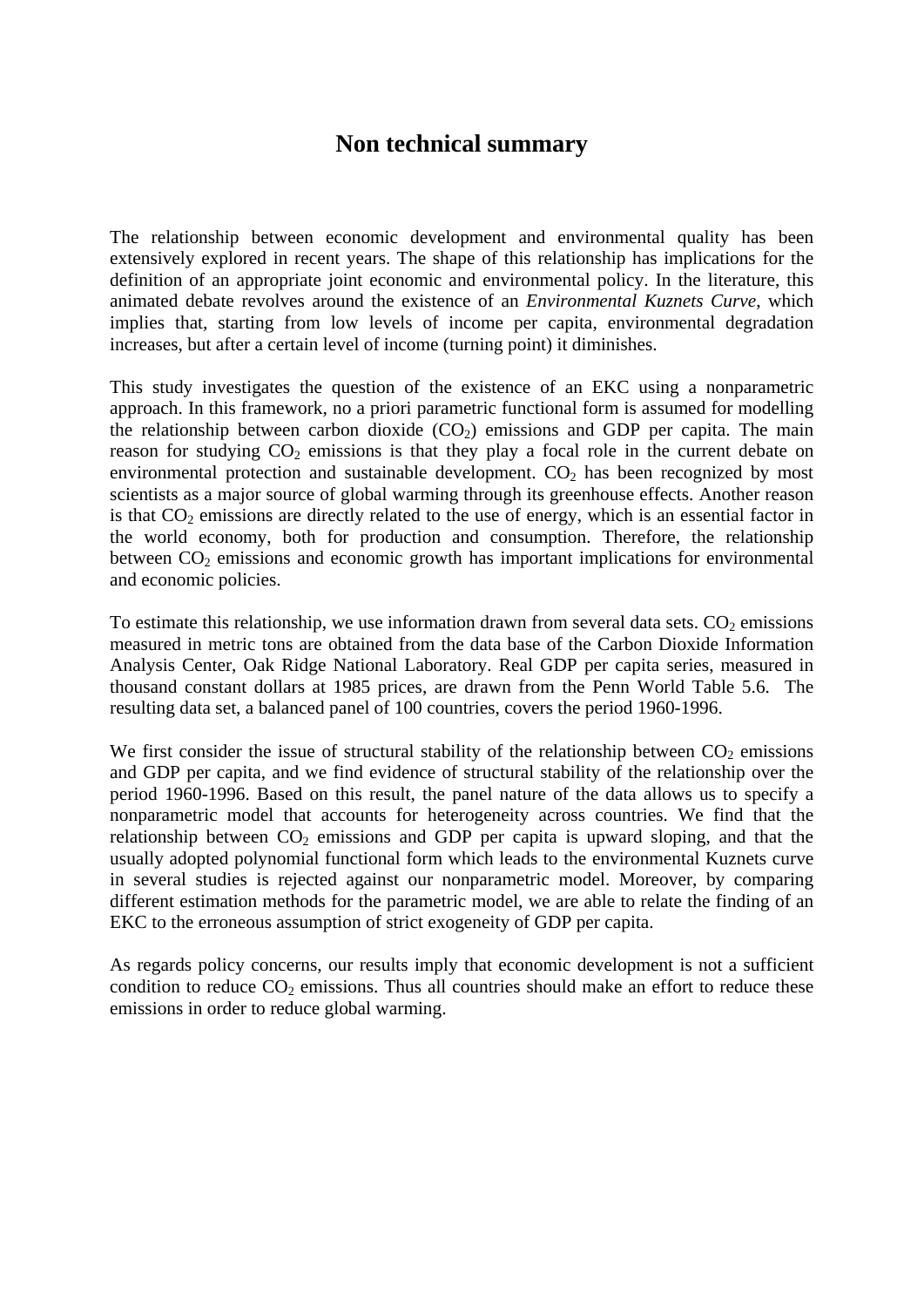# Economic development and  $CO<sub>2</sub>$  emissions: a nonparametric panel approach<sup>∗</sup>

Théophile Azomahou<sup>a</sup>, François Laisney<sup>a,b†</sup> Phu Nguyen Van<sup>c</sup>

<sup>a</sup> BETA-Theme, Université Louis Pasteur, Strasbourg 1 <sup>b</sup> ZEW, Center for European Economic Research, Mannheim <sup>c</sup> THEMA, CNRS, Cergy-Pontoise

July 2005

#### Abstract

We examine the empirical relation between  $CO<sub>2</sub>$  emissions per capita and GDP per capita during the period 1960-1996, using a panel of 100 countries. Relying on the nonparametric poolability test of Baltagi et al. (1996), we find evidence of structural stability of the relationship. We then specify a nonparametric panel data model with country-specific effects. Estimation results show that this relationship is upward sloping. Nonparametric specification tests do not reject monotonicity but do reject the polynomial functional form which leads to the environmental Kuznets curve in several studies.

Key words: Environmental Kuznets curve; panel data, poolability test, monotonicity test, specification test JEL classification: C14; C23; O10; O40

<sup>∗</sup>We thank the Carbon Dioxide Information Analysis Center, Oak Ridge National Laboratory, for providing CO<sub>2</sub> emissions data. Parts of this paper were written while Théophile Azomahou was visiting CORE, Belgium, in 2000. We are also indebted to Alain Ayong Le Kama, Luc Bauwens, Stefan Boeters, Marc Germain, Qi Li, Bettina Müller, Pierre Pestieau, Marc Willinger, and participants in the 50th congress of the French Economic Association, Paris, September 2001, and in the 11th annual EAERE conference, Southampton, June 2001. The helpful comments of four anonymous referees and a co-editor of this journal are gratefully acknowledged. All remaining errors are our own.

<sup>†</sup>Corresponding author: BETA, Université Louis Pasteur, 61, avenue de la Forêt Noire, 67085 Strasbourg Cedex, France; Tel: +33 390 242 080; Fax: +33 390 242 071; E-mail: fla@cournot.u-strasbg.fr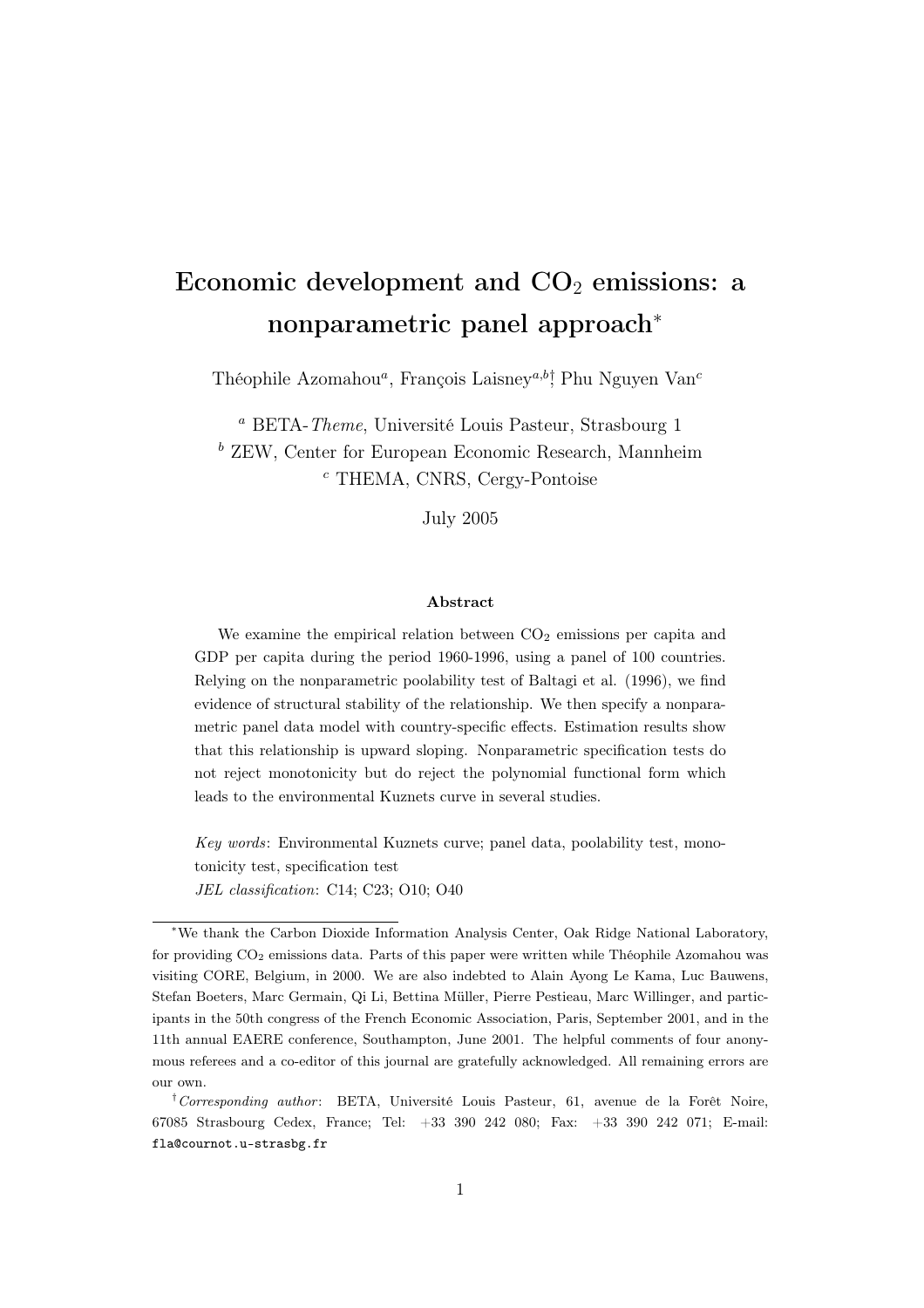## 1 Introduction

The relationship between economic development and environmental quality has been extensively explored in recent years. The shape of this relationship has implications for the definition of an appropriate joint economic and environmental policy: depending on whether there is a negative or a positive influence of economic development on environmental quality, policy recommendations will differ. In the literature, this animated debate revolves around the existence of an Environmental Kuznets Curve (or inverted-U shaped curve, EKC), which implies that, starting from low levels of income per capita, environmental degradation increases, but after a certain level of income (turning point) it diminishes. Despite some exceptions, empirical studies are generally based on ad hoc parametric specifications with little attention paid to model robustness; yet different parametric specifications can lead to significantly different conclusions, and a functional misspecification problem is likely to occur. Popular parametric functional forms are linear, quadratic, and cubic polynomials in GDP per capita.

This study investigates the question of the existence of an EKC using a nonparametric approach. In this framework, no a priori parametric functional form is assumed for modelling the relationship between carbon dioxide  $(CO<sub>2</sub>)$  emissions and GDP per capita. While there exist many panel studies on the existence of an EKC for  $CO<sub>2</sub>$ , with various conclusions as we will see in detail in the next section, we offer the first nonparametric panel study on that topic that is able to point out an important source of these divergencies.<sup>1</sup>

We follow the bulk of the literature on this relationship by not controlling for possible determinants for  $CO<sub>2</sub>$  emissions, like technological change, energy prices, etc. Of course, it is not our intention to deny the role of these factors. However, a number of points can be made in support of our choice. The first, obvious one, concerns data limitations. In this respect, it is important to note that using panel methods that sweep country effects away lets us control implicitly for any time invariant determinant. The second obvious point concerns comparability with existing studies. A more technical point concerns the curse of dimensionality in nonparametric studies: adding discrete regressors to a nonparametric regression does not alter the speed of convergence of the estimator, but adding continuous regressors does – although

<sup>&</sup>lt;sup>1</sup>The only other nonparametric panel study available, as far as we know, is the study of Bertinelli and Strobl (2005), but their paper is much more modest in scope – although it addresses broadly the same issue, and reaches a qualitatively similar conclusion of absence of an EKC. Moreover the first version of this paper dates back to 2001.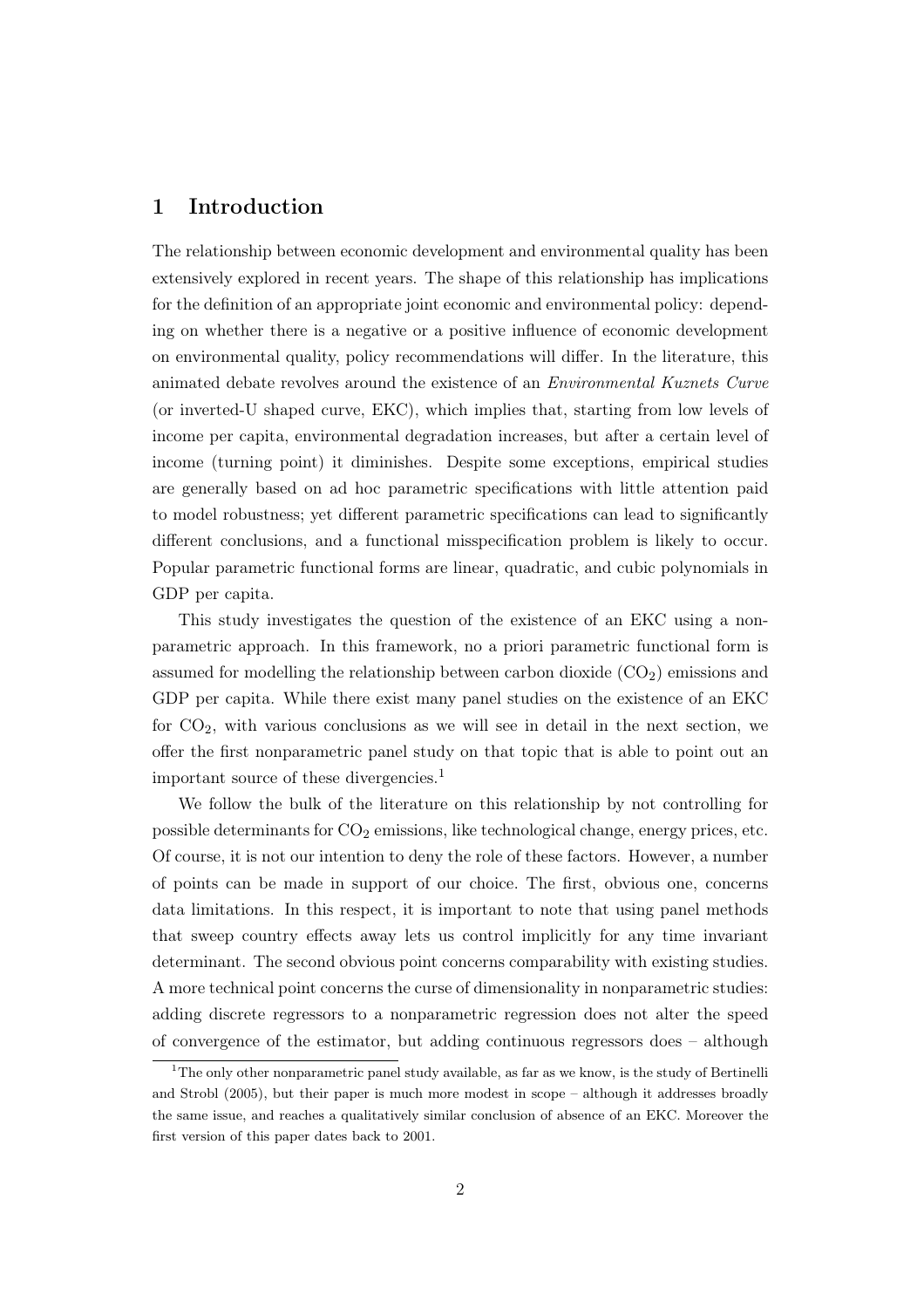admittedly additional regressors could be included in a parametric way (as illustrated by Bertinelli and Strobl, 2005, although they include only country and year effects as supplementary regressors). More importantly, we are not concerned here with obtaining best predictions for  $CO<sub>2</sub>$  emissions next year, say, but with the *shape* of the relationship with GDP. In this respect, determinants of  $CO<sub>2</sub>$  emissions which are not correlated with GDP become irrelevant. Moreover the impact of determinants which are correlated with GDP will be captured in the effect of GDP. Depending on the question asked, this can be seen as a drawback or as an advantage. It is a drawback if we purport to determine the ceteris paribus impact of GDP on  $CO<sub>2</sub>$ emissions – but what list of regressors would guarantee this? It is an advantage if we are interested in the global effect of GDP, including indirect effects linked with omitted variables. This is indeed the stance we take here. While the results of our study will not enable us to make precise policy prescriptions, we will be in a position to intervene convincingly in the long debate on the existence of EKCs. Finding an increasing profile would default the hope for sustained economic growth without excessive increase in  $CO<sub>2</sub>$  emissions in the absence of active policies designed to modify the shape of the relationship revealed on the basis of the current and past policies.

The main reason for studying  $CO<sub>2</sub>$  emissions is that they play a focal role in the current debate on environment protection and sustainable development.  $CO<sub>2</sub>$  has been recognized by most scientists as a major source of global warming through its greenhouse effects. Pollutants like sulphur oxides or oxides of nitrogen, have a more local impact on the environment. Another reason is that  $CO<sub>2</sub>$  emissions are directly related to the use of energy, which is an essential factor in the world economy, both for production and consumption. Therefore, the relationship between  $CO<sub>2</sub>$  emissions and economic growth has important implications for environmental and economic policies.

To estimate this relationship, we use information drawn from several data sets. CO<sup>2</sup> emissions measured in metric tons are obtained from the data base of the Carbon Dioxide Information Analysis Center, Oak Ridge National Laboratory (see Marland et al., 1999). Real GDP per capita series, measured in thousand constant dollars at 1985 prices, are drawn from the Penn World Table 5.6 (Summers and Heston, 1991). The resulting data set, a balanced panel of 100 countries (listed in Table A), covers the period 1960-1996.

We first consider the issue of structural stability of the relationship between  $CO<sub>2</sub>$ emissions and GDP per capita. The question is whether it is suitable to assume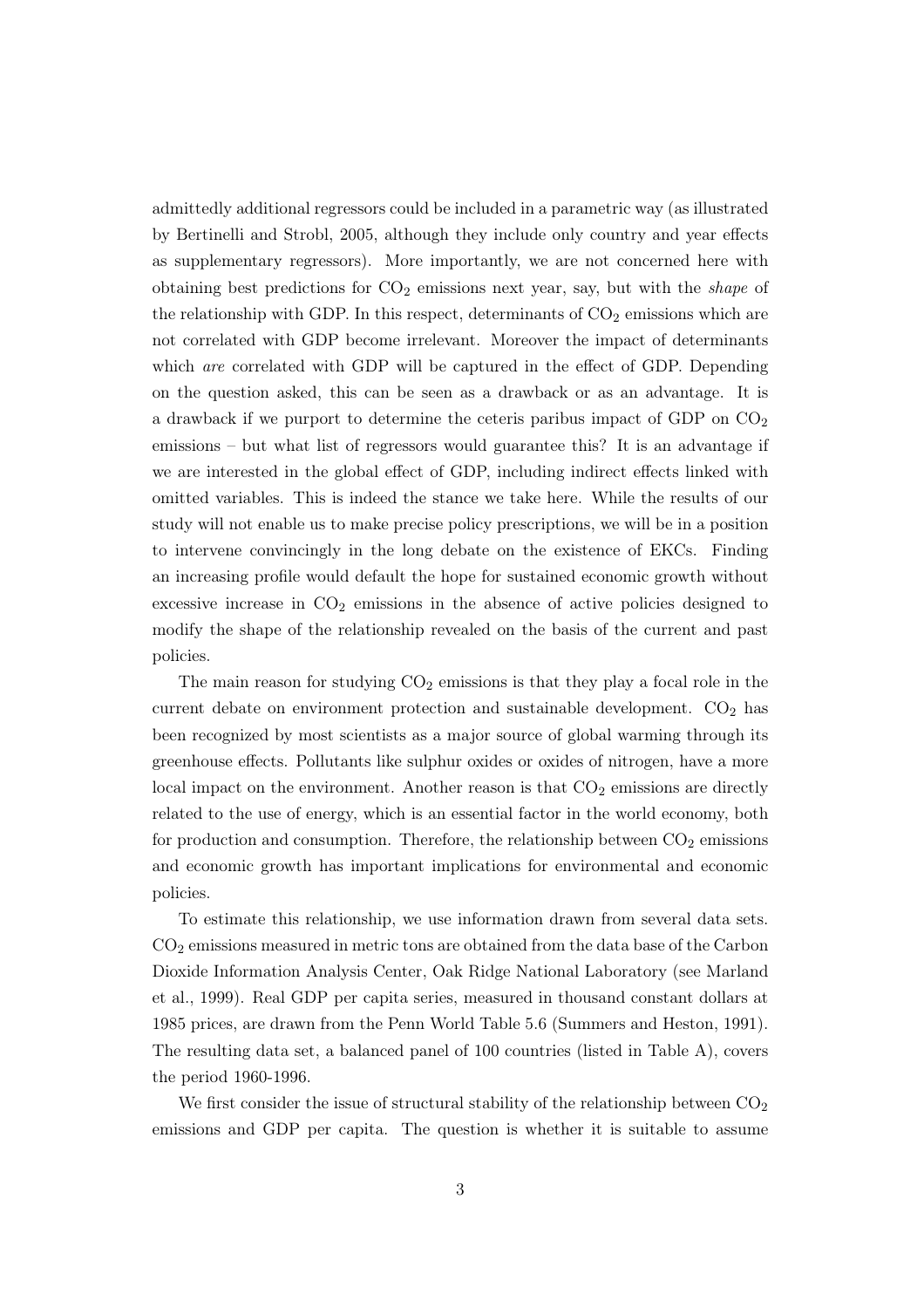the constancy of parameters or functions over time. For this purpose, we use the poolability test of Baltagi et al. (1996) and find evidence of structural stability of the relationship over the period 1960-1996. Based on this result, we specify a nonparametric panel data model with country-specific effects. The model is estimated using local kernel regression and marginal integration along the lines of Linton and Nielsen (1995). We also perform the functional monotonicity test of Bowman et al. (1998) and the specification test of Li and Wang (1998), in order to compare our nonparametric estimates with parametric analogues. We find that the relationship between  $CO<sub>2</sub>$  emissions and GDP per capita is upward sloping, and that the usually adopted polynomial functional form which leads to the environmental Kuznets curve in several studies is rejected against our nonparametric model. Moreover, we are able to relate the finding of an EKC to the erroneous assumption of strict exogeneity of GDP per capita.

The paper is organised as follows. In Section 2, we present a review of the literature on EKCs, focusing mainly on issues related to econometric specifications. Section 3 presents the nonparametric framework retained. Data description and estimation results are covered in Sections 4 and 5, respectively. Section 6 concludes the study.

### 2 Literature overview on the EKC

In this section, we discuss empirical studies on the EKC, focusing on issues related to functional forms in econometric specifications. The list of references cited below is by no means exhaustive.<sup>2</sup>

Although evidence of an EKC has been found for several environmental indicators, these findings are not unanimously accepted in the literature. The case of CO<sup>2</sup> emissions is a good example. An EKC was found in the studies of Roberts and Grimes (1997), Schmalensee et al. (1998), and Sun (1999), among others, in contradiction with the results obtained by, e.g., Shafik (1994), Holtz-Eakin and Selden (1995), Heil and Selden (2001), and Taskin and Zaim (2000).

Most of these empirical studies have relied on parametric specifications. For example, Holtz-Eakin and Selden (1995) investigated the reduced-form relationship between national  $CO<sub>2</sub>$  emissions per capita and real GDP per capita for a sample of

 $2F$ For more detailed discussions, see the special issues of *Environment and Development Economics* (1997), and Ecological Economics (1998). See also the surveys of Stern (1998, 2004), Panayotou (2000a,b), Levinson (2002) and Dasgupta et al. (2002).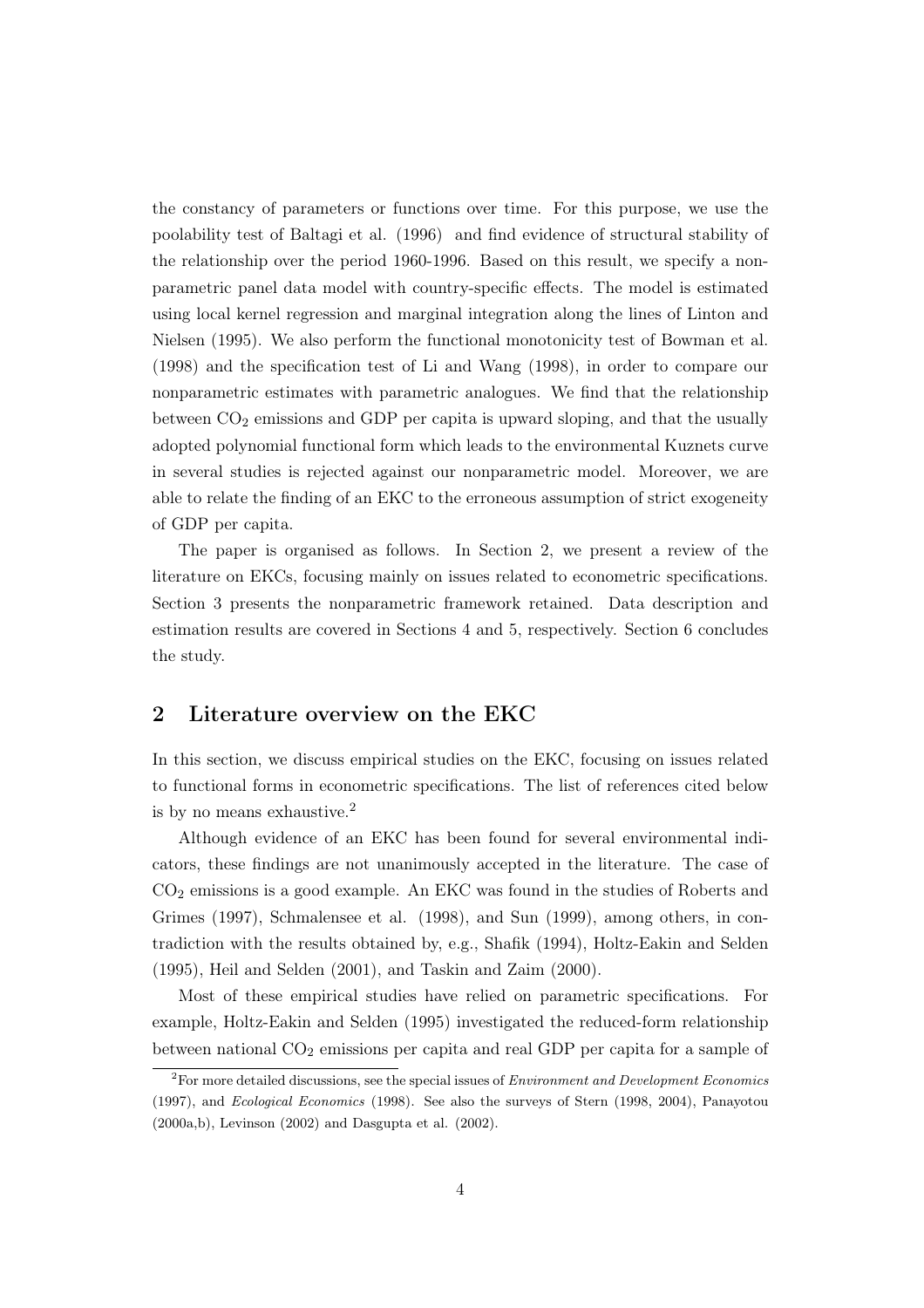130 countries over the period 1951-1986. They used a quadratic polynomial model with fixed country- and year-specific effects, and found an out-of-sample EKC, with an out-of-sample turning point equal to \$35,428 per capita (in 1986 US dollars).<sup>3</sup> Grossman and Krueger (1993, 1995) studied the effect of GDP per capita on various local environmental indicators, using a random city-specific effect model. They found no evidence that environmental quality deteriorates with economic development. For most indicators — sulfur dioxide  $(SO<sub>2</sub>)$  concentrations, suspended particulate matter (SPM), biological oxygen demand, chemical oxygen demand, and arsenic in rivers — an inverted-U shape curve emerged. In particular, the turning point estimates for these pollutants were under \$8,000 (in 1985 US dollars) of GDP per capita. Selden and Song (1994) investigated this relationship for four air pollutants — SPM, SO<sub>2</sub>, oxides of nitrogen  $(NO_x)$ , and carbon monoxide  $(CO)$  — with data coming from the same sources as Grossman and Krueger (1993, 1995), and found evidence of an EKC for all four pollutants, but the turning points for SPM and  $SO_2$ largely exceeded \$8,000. Shafik (1994) examined the relationship between various environmental quality indicators and income per capita for the period 1960-1990, and obtained several results, among which a clear evidence of EKCs for deforestation, SPM, and  $SO_2$ , but an upward sloping relationship for  $CO_2$ . Shafik (1994) used all three polynomial functions (linear, squared, and cubic) with fixed individual effects (city or country, depending on the data), but did not provide specification tests in choosing the appropriate model.

Kaufmann et al. (1998) used fixed and random effect panel models with a second order polynomial for 23 countries between 1974 and 1989, and obtained an inverted U-shape relation (i.e. an EKC) between atmospheric concentration of  $SO<sub>2</sub>$  and the spatial intensity of economic activity, measured either by the ratio between GDP and the country's area or the product between GDP per capita and population density. However, they also found evidence for a U-shape relationship (not an EKC) between  $SO_2$  concentration and GDP per capita. Taking trade into account, Suri and Chapman (1998) investigated data on 33 countries for the period 1971-1991, using a panel fixed effect model and a second order polynomial, and found evidence of an EKC for consumption per capita of primary commercial energy, expressed in terms of oil equivalents. Hettige et al. (2000) performed various econometric estimations with a parametric functional form on a new panel data set constructed from direct

<sup>&</sup>lt;sup>3</sup>In fact, strictly speaking, one should speak here of an increasing profile rather than of an EKC, but this is the interpretation the authors themselves give of ther results, since they perform out of sample predictions.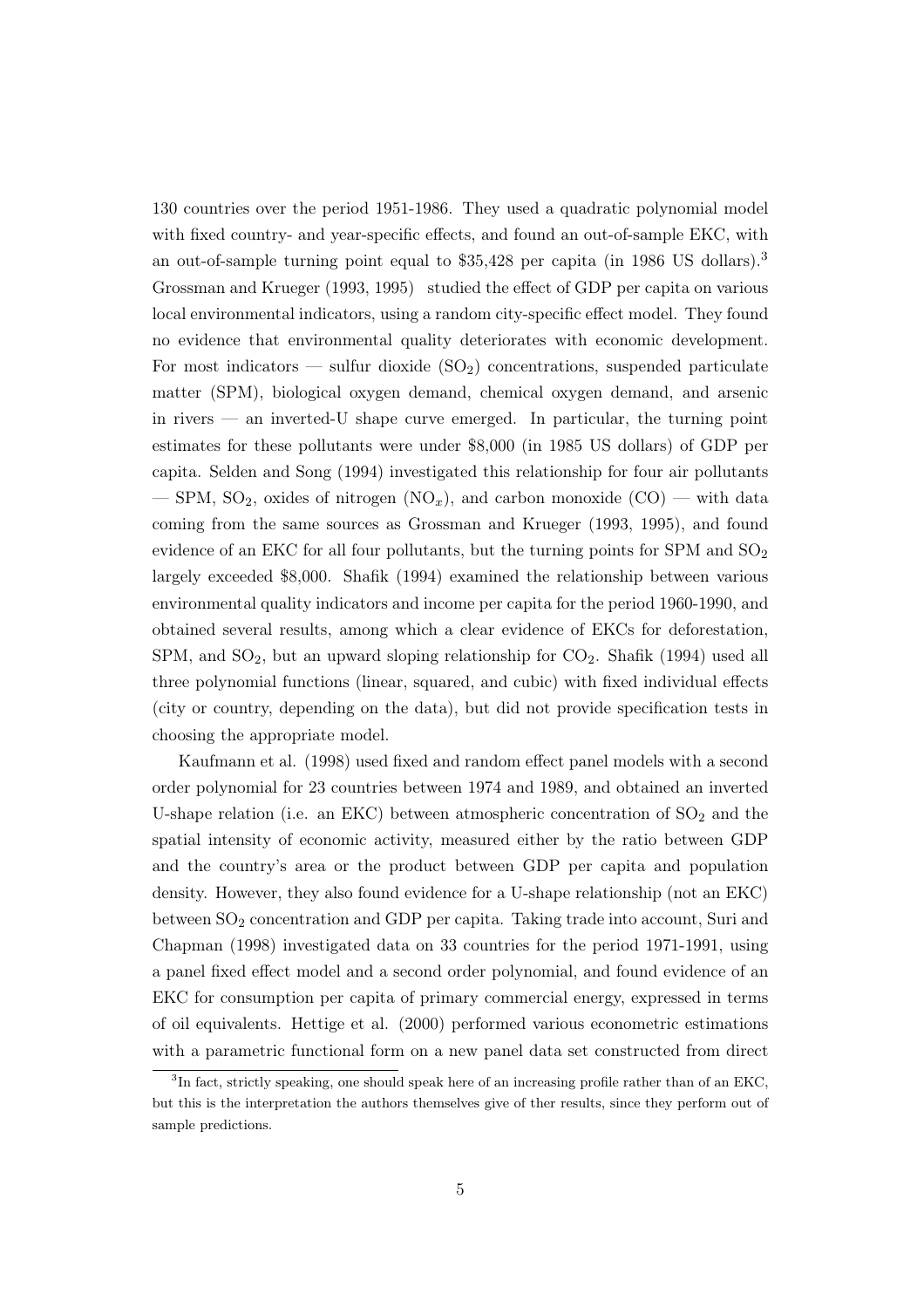observations of industrial water pollution, measured by biological oxygen demand at the plant level, for 12 countries over the period 1989-1995. Their results reject the EKC hypothesis and show that industrial water pollution rises rapidly for middle income and remains unchanged thereafter. Heil and Selden (2001) used a second order polynomial in income per capita with several specification tests to study a panel data from 135 countries over the period 1951-1992. They found a monotonous increasing relationship between  $CO<sub>2</sub>$  emissions and income per capita in both the levels model and the logarithmic model (an out-of-sample EKC was found in the levels model).

Schmalensee et al. (1998) adopted a more flexible model to evaluate the effect of income on carbon emissions and also found evidence of an EKC for a sample of 141 countries over the period 1950-1990. The specification consisted in a piecewise linear function with fixed year- and country-specific effects. Koop and Tole (1999) suggested a model with random coefficients that differ across but not within countries over time, and found little evidence for the existence of an EKC for deforestation. Using parametric specifications, Dijkgraaf and Vollebergh (2005), and List and Gallet (1999), underlined the heterogeneity across units using panel data on national  $CO<sub>2</sub>$ emissions for the period 1960-1997, and panel data on US state-level  $\text{SO}_2$  and  $\text{NO}_x$ emissions for the period 1929-1994, respectively. Stern and Common (2001) found the relationship between national  $SO_2$  emissions and income from 1850 to 1990 to be sensitive to econometric specifications and data sampling: they obtain a monotonous increasing curve for the whole sample but an EKC for a sample of high-income countries; a monotonous increasing curve arises for both the high-income sample and for the complete sample when estimation in first differences is performed.<sup>4</sup> Using the complete panel data on ambient air pollution, Harbaugh et al. (2002) showed that the relationship between national income and pollution is highly sensitive to the choice of functional form, covariates, and to the choice data sampling. Thus, despite these flexible specifications, the criticism addressed to the ad hoc parametric functional forms still applies. Aslanidis and Xepapadeas (2004) use a smooth transition model, and thus an even more flexible parametric specification, to study US state-level  $SO<sub>2</sub>$ and NO emissions over the period 1929-1994 and find an N shape for  $SO_2$  emissions, while the profile for NO emissions is first increasing and then flattens out. They use a fixed-effects-type estimator, to which we come back in Section 5.2.

Recently, some authors resorted to semi- and nonparametric techniques, which

<sup>4</sup>This is an important point, to which we shall come back in our own empirical work (Sub-section 5.2).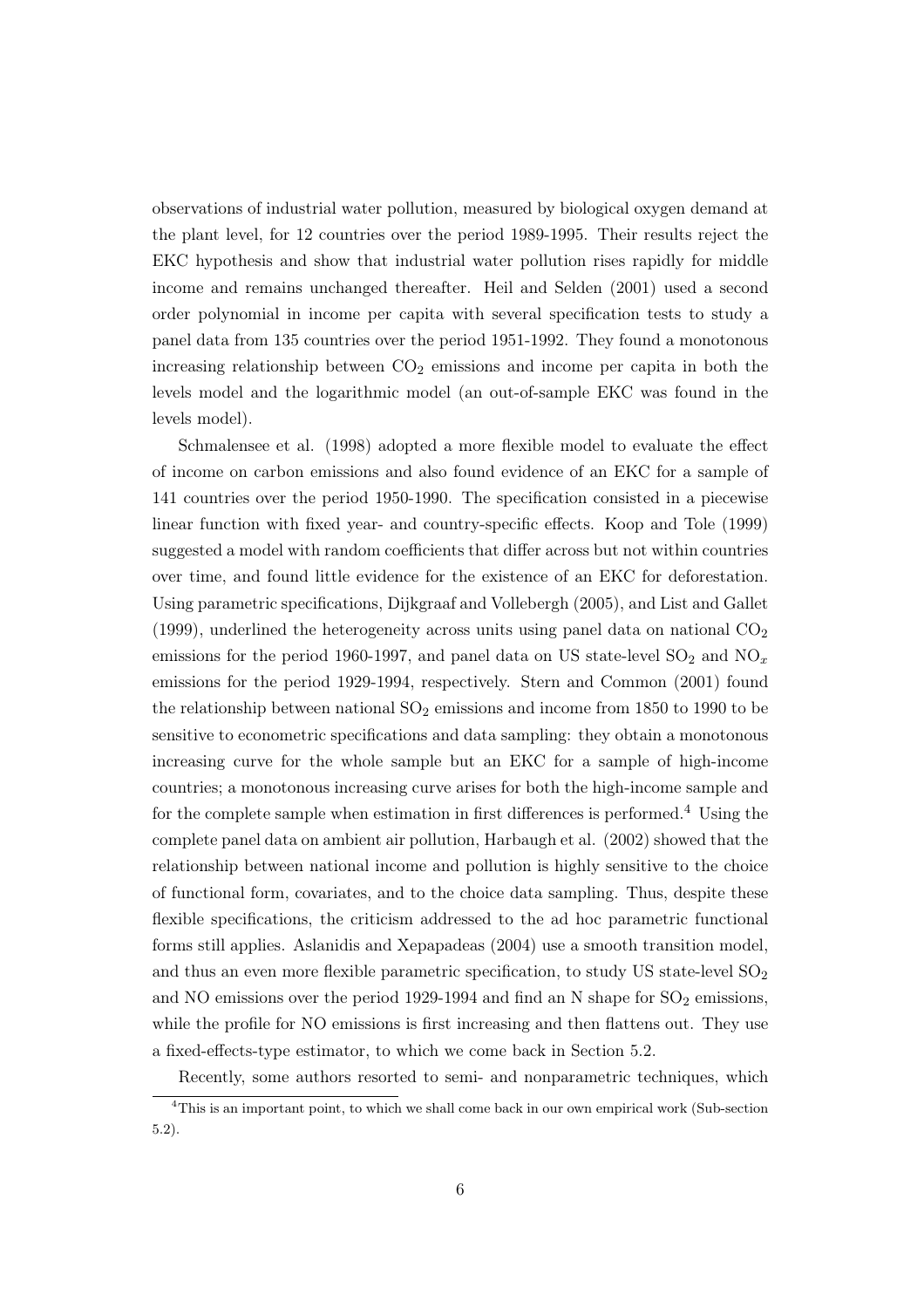do not require the specification of a functional form, in order to investigate the existence of EKCs. Taskin and Zaim (2000) used a nonparametric approach to study the environmental efficiency. On the basis of cross-sectional data for  $CO<sub>2</sub>$  emissions, they computed environmental efficiency indices for low- and high income countries between 1975 and 1990. The relationship between the environmental efficiency index and GDP per capita displayed a U shape followed by an inverted U, i.e. the EKC hypothesis holds only for countries with sufficiently high GDP per capita (more than \$5000). Millimet and Stengos (2000), and Millimet et al. (2003), used semiparametric partially linear models for US data, and obtained EKCs for  $SO_2$  and  $NO_x$ , and N-shaped curves for some other pollutants (stack air releases, water releases, underground injections, and total pollutants emissions). Roy and van Kooten (2004) use a similar model for US data for the year 1990, and find U shapes (not inverted) for CO and  $NO<sub>x</sub>$ . Bertinelli and Strobl (2005) also use a partially linear model for a panel of countries for 1950-1990, again using a fixed-effects-type estimator, and for  $SO_2$ and  $CO<sub>2</sub>$  they find a positive relationship at low incomes which flattens out before increasing again for high incomes.

## 3 Nonparametric analysis

This section states the methodological background of the study. We use a nonparametric specification to investigate the relationship between  $CO<sub>2</sub>$  emissions per capita and real GDP per capita. This specification enables us to estimate the shape of the relationship, avoiding any ad hoc choice of a parametric functional form, e.g. linear, quadratic or cubic functions. The model accounts for heterogeneity in a limited way by incorporating country-specific effects and by allowing a priori the effect of GDP per capita on  $CO<sub>2</sub>$  emissions to vary with time. Our main concern is the specification issue related to the functional form and its stability over time, rather than the heterogeneity issue discussed in Koop and Tole (1999), Dijkgraaf et al. (2005), and List and Gallet (1999).

#### 3.1 Model

Let us consider the following nonparametric panel model with individual effects for the relationship between  $CO_2$  emissions of country i in period t,  $y_{it}$ , and the country's per capita GDP in the same period,  $x_{it}$ :

$$
y_{it} = G_t(x_{it}) + \varepsilon_{it}, \qquad i = 1, ..., N, \quad t = 1, ..., T,
$$
 (1)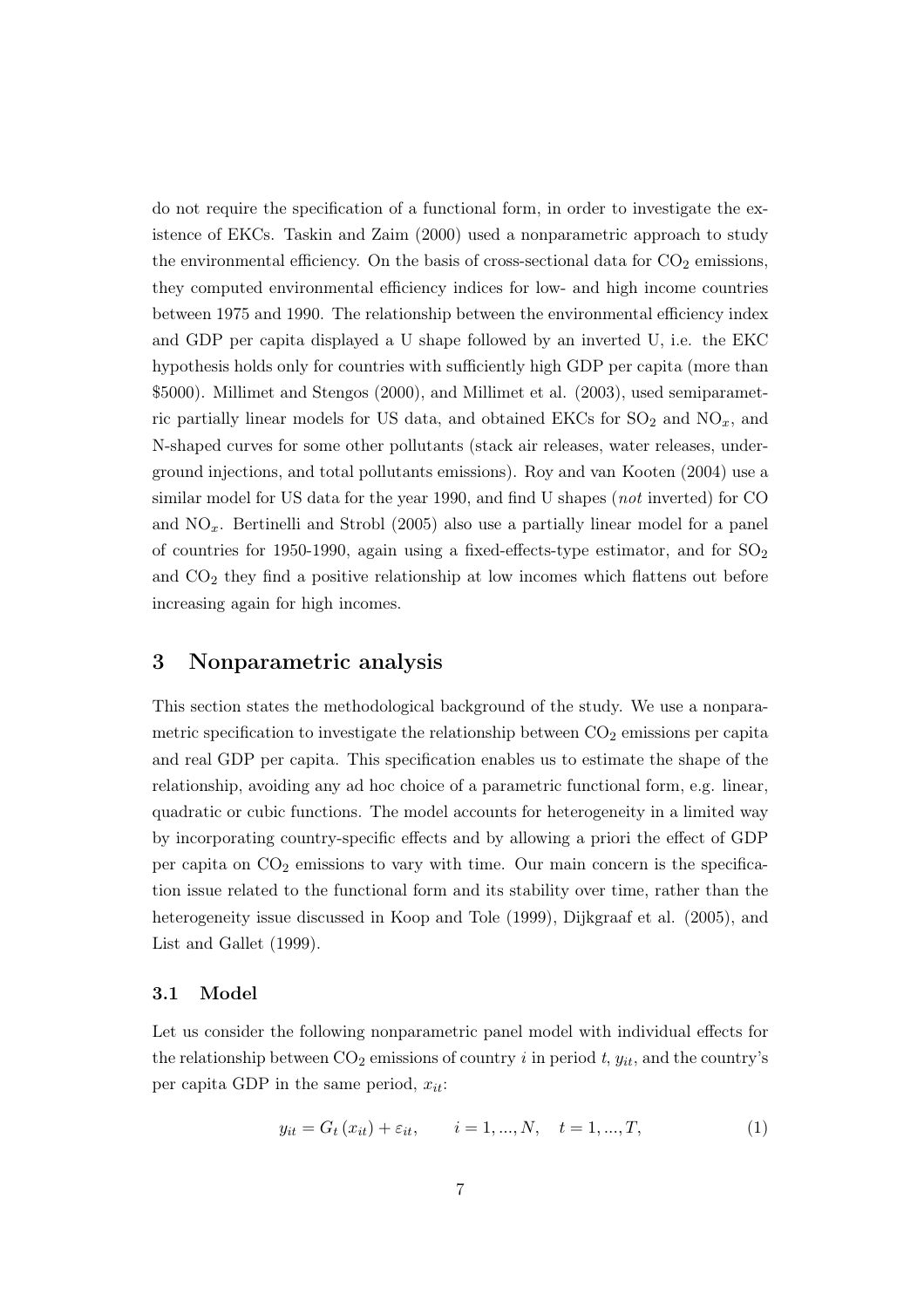with  $\varepsilon_{it} = \mu_i + \nu_{it}$ . Under the null hypothesis of *poolability*, to which we shall come back,  $G_t$  does not vary with t and thus  $G_t = G$  for all t. Let us denote by  $\mathbf{v}_i^t$  the vector of idiosyncratic error terms pertaining to unit i up to period  $t : \mathbf{v}_i^t = (v_{i1}, ..., v_{it})'$ . We assume that the vectors  $\mathbf{v}_1^T, ..., \mathbf{v}_N^T$  are independent and identically distributed, but unless otherwise stated no restriction is placed on the temporal variance structure of each vector  $\mathbf{v}_i^T$ . We may want to assume *predeterminedness* of  $x_{it}$  for this model, in the sense of conditional mean independence of  $\nu_{it}$  from  $x_{it}$  given  $\mathbf{x}_{i}^{t-1}$ :

$$
E[\nu_{it}|x_{it}, \mathbf{x}_i^{t-1}] = E[\nu_{it}|x_{it}, x_{i,t-1}, ..., x_{i1}] = E(\nu_{it}|\mathbf{x}_i^t) = 0,
$$
\n(2)

but we remain agnostic about the joint distribution of the individual effect  $\mu_i$  and  $\mathbf{x}_i^T$ . Thus we make no assumption on  $E[\mu_i|x_{is_1},...,x_{is_K}]$  for any set of dates  $s_1,...,s_K$ in  $\{1, ..., T\}$ .<sup>5</sup>

In order to eliminate the country-specific effect  $\mu_i$  we take first differences in equation (1), which gives

$$
y_{it} - y_{it-1} = G_t(x_{it}) - G_{t-1}(x_{it-1}) + \nu_{it} - \nu_{it-1}.
$$
\n(3)

The following central assumption, which we shall call the first difference assumption,

$$
E[\nu_{it} - \nu_{it-1} | x_{it}, x_{it-1}] = 0, \qquad i = 1, ..., N, \quad t = 2, ..., T,
$$
 (4)

identifies the functions  $\Psi_t$  defined as:

$$
\Psi_t(\mathbf{x}_{it}) := E\left[y_{it} - y_{it-1} | x_{it}, x_{it-1}\right] = G_t\left(x_{it}\right) - G_{t-1}\left(x_{it-1}\right),\tag{5}
$$

with  $\mathbf{x}_{it} = (x_{it}, x_{it-1})'$ . For later reference, a discussion of (4) will be useful, but the reader may choose to skip it first.<sup>6</sup>

A special case under which (4) is satisfied is *strict exogeneity*, defined here as<sup>7</sup>

$$
E[\nu_{it}|\mathbf{x}_i^T] = E[\nu_{it}|x_{i1},...,x_{iT}] = 0, \qquad i = 1,...,N, \quad t = 1,...,T,
$$
 (6)

since then  $E[y_{it} - y_{it-1}|x_{i1},...,x_{iT}] = G_t(x_{it}) - G_{t-1}(x_{it-1}) = \Psi_t(\mathbf{x}_{it})$ , and applying the theorem of successive projections to the latter gives relation (5). Strict exogeneity is needed for within estimation of parametric panel models similar to in our situation, strict exogeneity precludes any feedback from the current value of  $CO<sub>2</sub>$  emissions on future values of GDP, which is not a realistic assumption.

 $5$ See Arellano and Honoré (2001), Section 3.2.

<sup>&</sup>lt;sup>6</sup>Given that  $T=37$  in our empirical work, we do not discuss the very special case where  $T=2$ .

<sup>7</sup> In this framework where we focus on elimination of the individual effect, conditioning on the latter (see e.g. Wooldridge, 2002) does not seem useful. See also Arellano and Honoré (2001).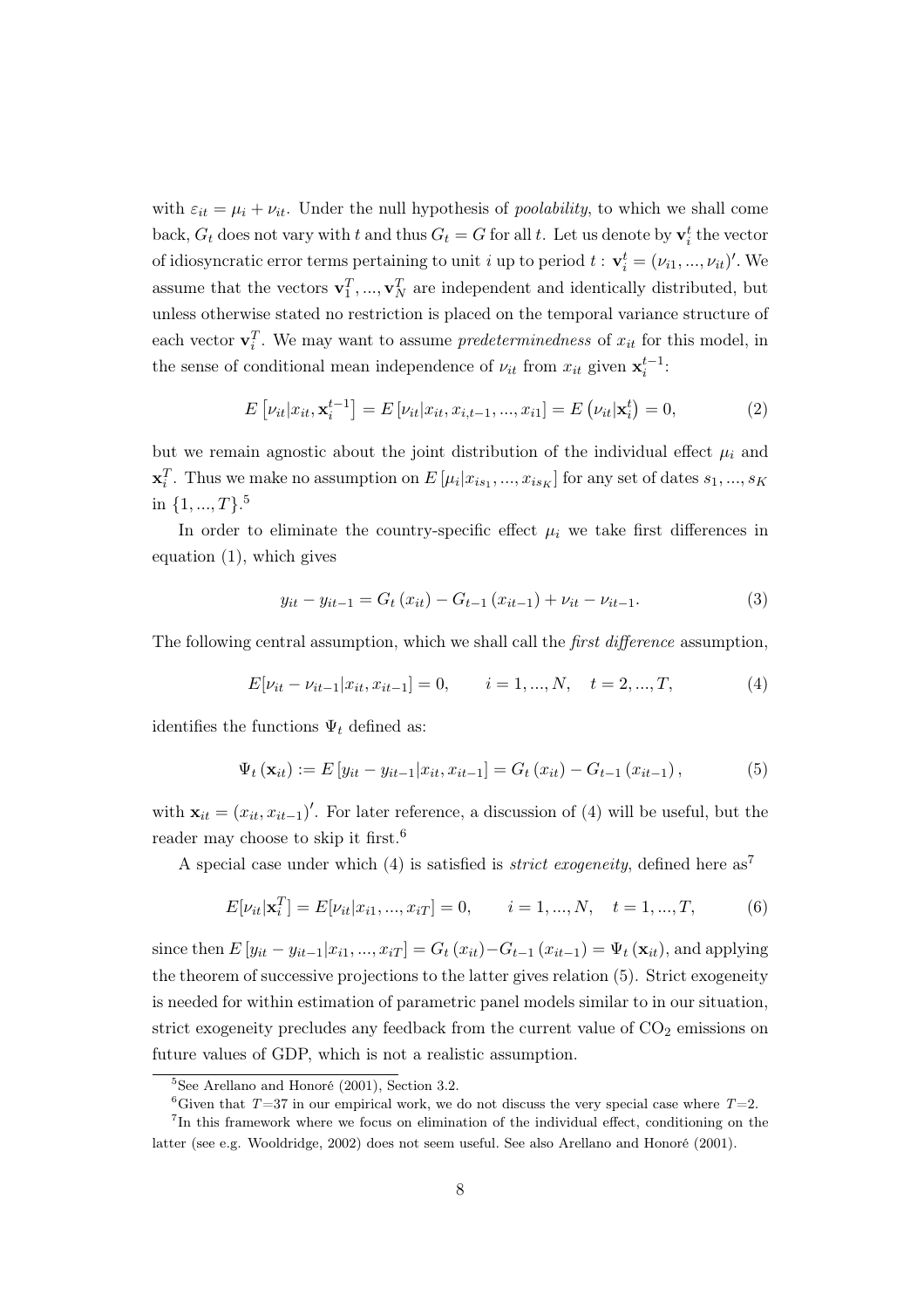It is also revealing to note that predeterminedness is neither necessary nor sufficient for (4). It is not sufficient, because under predeterminedness alone

$$
E[\nu_{it} - \nu_{it-1}|\mathbf{x}_i^t] = -E[\nu_{it-1}|\mathbf{x}_i^t],\tag{7}
$$

which will not be zero in general. Thus the extension of predeterminedness yielding (5) is

$$
E[\nu_{it}|\mathbf{x}_i^{t+1}] = E[\nu_{it}|\mathbf{x}_i^t, x_{it+1}] = 0, \qquad i = 1, ..., N, \quad t = 1, ..., T-1,
$$
 (8)

with (2) still holding for  $t = T$ . In our situation, this only precludes feedback from the current value of  $CO<sub>2</sub>$  emissions on next year's value of GDP, but not on later values, which appears much less stringent than strict exogeneity. However, (2) is not a necessary condition for the first difference assumption, since if  $\nu_{it}$  is a random walk (4) is satisfied without further assumption on  $E[\nu_{it}|\mathbf{x}_i^t]$ . This closes our discussion of assumption (4), which we maintain in the sequel.

If there is enough variation in  $x_{it}$  and  $x_{it-1}$  over the index i and between  $t-1$  and t, then function  $\Psi_t$  is identified, and  $G_t$  and  $G_{t-1}$  will be identified up to a common constant. Thus, even in the nonpooled nonparametric model, the country-specific effects can be eliminated up to an additive constant.

We now turn to a test for data poolability, the question being whether it is suitable to assume the constancy of the relationship over time. The main reason why we are interested in the poolability test in the time dimension is that we are looking for some structural change in the relationship. Nonrejection of this assumption does not imply that countries represented in the sample have the same pattern of reaction to economic growth in their emission behaviour. Indeed browsing over the 100 scatter plots of CO<sup>2</sup> emissions against GDP reveals that there are six types of profile (the numbers in brackets give the number of countries of this type): flat (48), increasing  $(25)$ , increasing then flat  $(14)$ , inverted U  $(5)$ , elongated N shape  $(5)$ , decreasing  $(3)$ . Appendix A lists the countries together with their type. While the last three types concern the upper range of the (per capita) GDP distribution, and the first the lower range, types 2 and 3 are spread across the whole distribution. Testing for poolability in the cross-country dimension would certainly reject, but it would be beside the point, since what we are looking for is a relationship at all levels of GDP.

Baltagi et al. (1996) proposed a nonparametric poolability test which has the advantage of being robust to functional form misspecification. The null is  $H_0: G_t =$  $G_s$  for all t and s almost everywhere, and the alternative is  $H_1: G_t \neq G_s$  for some  $t \neq s$  with probability greater than 0. Appendix B provides a description of the test statistic and computational details.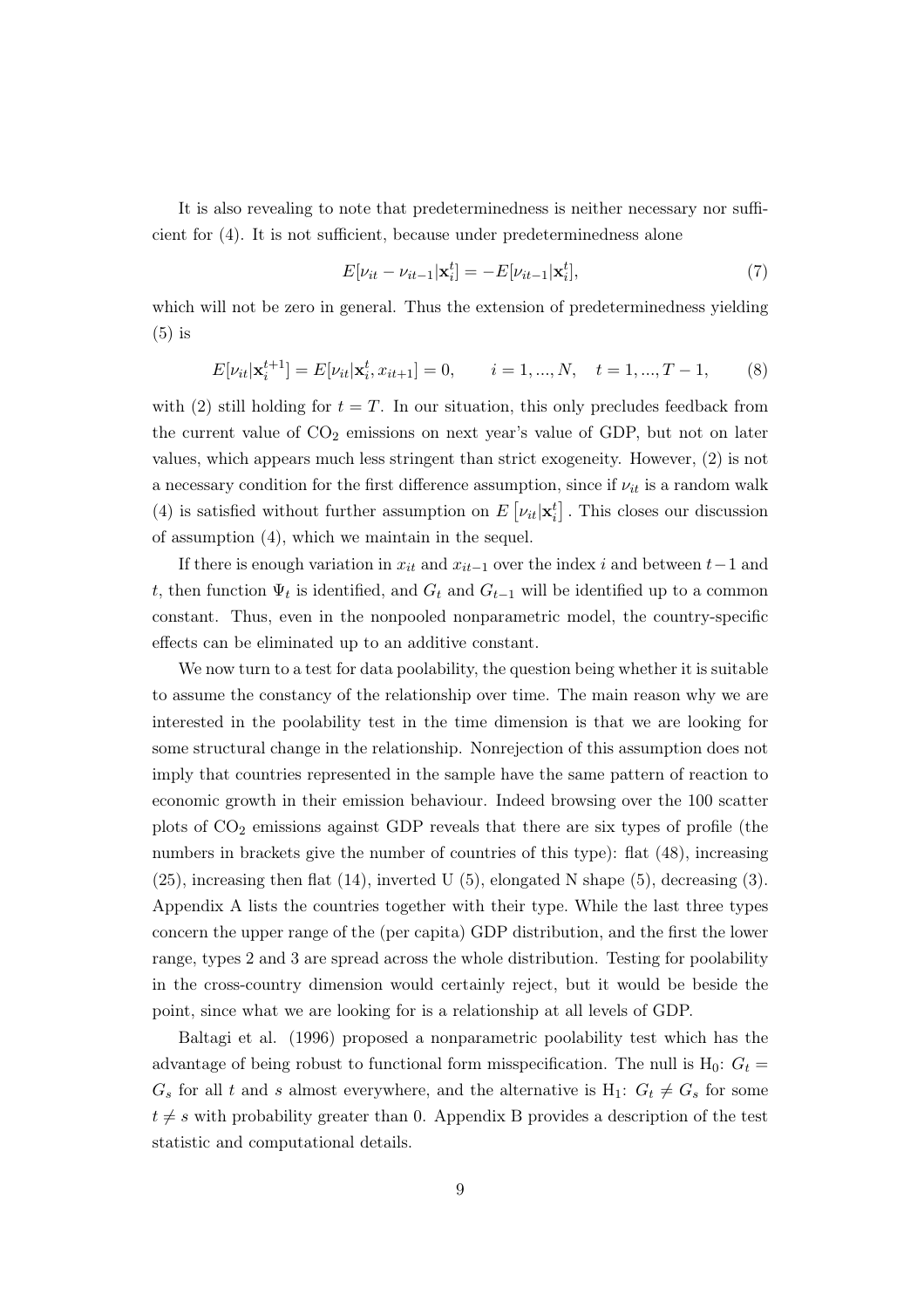#### 3.2 Estimation

The estimation procedure is based on the assumption of poolability over all the sample, or a subset for which we cannot reject the poolability hypothesis. We use the local linear kernel regression to estimate  $\Psi(\mathbf{x}_{it})$  with  $\mathbf{x}_{it} = (x_{it}, x_{jt-1})'$ .<sup>8</sup> The local linear (polynomial of order 1) kernel estimator performs better than the local constant (polynomial of order 0) kernel estimator or Nadaraya-Watson estimator, since it is less affected by the bias resulting from data asymmetry (notably at the boundaries of the sample).

Let Y denote the  $N (T - 1)$  vector of first differences  $y_{it} - y_{it-1}$ , the first  $T - 1$ elements of which correspond to the first country, and so on. Let  $X^*$  denote a  $N(T-1) \times 2$  matrix, organized in the same way as Y, with  $\mathbf{x}'_{it}$  as typical row. We set  $\mathbf{X} = (\iota, \mathbf{X}^*)$  where  $\iota$  is a  $N(T-1)$  vector of 1. Let  $K_{\mathbf{h}}(.)$  be a multivariate kernel satisfying the usual regularity conditions, and  $\mathbf{h} = (h_1, h_2)'$ , a  $2 \times 1$  vector of bandwidths (or smoothing parameters) corresponding respectively to  $x_{it}$  and  $x_{it-1}$ .

The idea of the local linear regression is to simultaneously estimate the value and the local slope of the conditional expectation, and this is done by performing what amounts to a weighted least squares local linear regression. Indeed the local linear estimator of  $\Psi(\mathbf{x}_0)$  is given by

$$
\widehat{\Psi}(\mathbf{x}_0) = \mathbf{e}'_1 \left( \mathbf{X}' \mathbf{Z}_{\mathbf{x}_0} \mathbf{X} \right)^{-1} \mathbf{X}' \mathbf{Z}_{\mathbf{x}_0} \mathbf{Y},\tag{9}
$$

where  $\mathbf{e}_1 = (1,0,0)'$ , and  $\mathbf{Z}_{\mathbf{x}_0} = \text{diag}\Big\{K_\mathbf{h} (\mathbf{X}_{1,1}^* - \mathbf{x}_0), \cdots, K_\mathbf{h} (\mathbf{X}_{N,T-1}^* - \mathbf{x}_0) \Big\}$ . It is well known that, compared to the selection of the bandwidths, the choice of the kernel is of minor importance for the properties of the resulting estimator. We use the product kernel  $K_{\mathbf{h}}(\tau_1, \tau_2) = \frac{1}{h_1} K(\frac{\tau_1}{h_1})$  $\frac{\tau_1}{h_1})\frac{1}{h_2}$  $\frac{1}{h_2}K(\frac{\tau_2}{h_2}$  $\frac{\tau_2}{h_2}$ ) with K the standard univariate Gaussian kernel. We use the least squares cross-validation method to select the bandwidths h. This data-driven method is frequently used in the literature. See Wand and Jones (1995) for a discussion on the choice of smoothing parameters.<sup>9</sup>

Once  $\hat{\Psi}(\mathbf{x})$  is obtained by local linear kernel estimation, we use the marginal

<sup>8</sup>Härdle (1990) provides an extensive discussion of various nonparametric methods. Those based on kernel estimators include local polynomial kernel estimators.

<sup>&</sup>lt;sup>9</sup>Since  $x_{it}$  and  $x_{i,t-1}$  are similar variables, we choose  $h_1 = h_2$ . Moreover, this choice facilitates the computational procedure and does save computational time. It should be noticed that the use of different values for  $h_1$  and  $h_2$  would allow to smooth by different amounts in each of two coordinate directions. The full  $2\times 2$  smoothing matrix (employed with a bivariate kernel in place of the product kernel function  $K<sub>h</sub>$ ) would smooth in directions different from those of the two coordinate axes. However, both alternatives lead to an increasing time burden in computations (see Wand and Jones, 1995).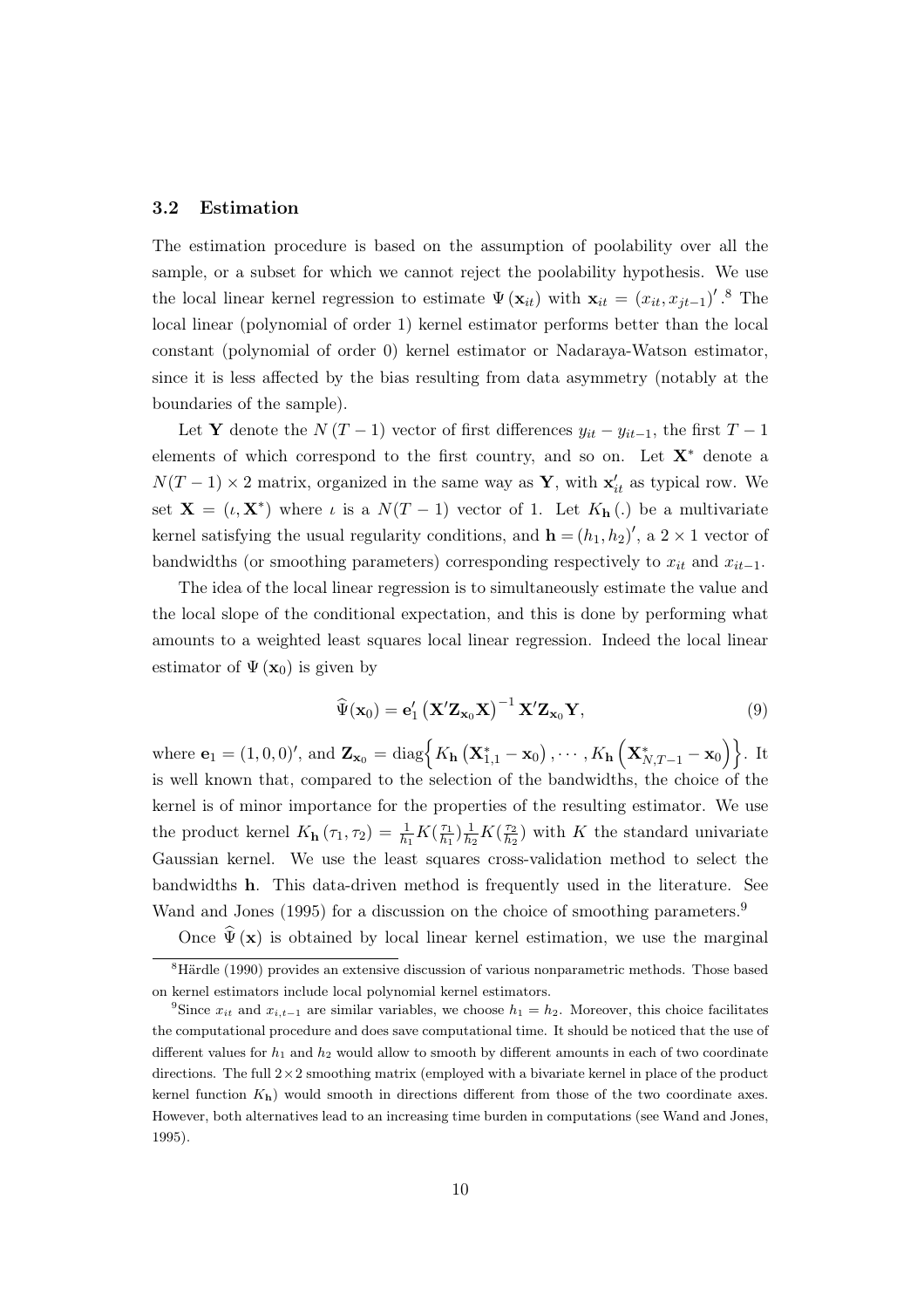integration method proposed by Linton and Nielsen (1995) to retrieve the individual functions  $G(x_{it})$  and  $G(x_{it-1})$ . The main idea of this method can be described as follows. For simplicity, let us rename the arguments of  $\hat{\Psi}$  as x and y. We can write

$$
E_y\left[\widehat{\Psi}(x,Y)\right] = \int \widehat{\Psi}(x,y) f(y) dy \qquad (10)
$$

$$
= G(x) - E_y [G(Y)] \tag{11}
$$

$$
= G(x) - k,\tag{12}
$$

and similarly,

$$
E_x\left[\widehat{\Psi}\left(X,y\right)\right] = \int \widehat{\Psi}\left(x,y\right)f(x)dx\tag{13}
$$

$$
= k - G(y). \tag{14}
$$

We thus obtain estimators of  $G(x_{it})$  and  $G(x_{it-1})$  up to the same constant by taking the sample averages

$$
\widehat{G}^{(1)}(x_{it}) = \frac{1}{N(T-1)} \sum_{j=1}^{N(T-1)} \widehat{\Psi}(x_{it}, x_j).
$$
\n(15)

Similarly, we can obtain an estimator for  $G(x_{it-1})$ , i.e.

$$
\widehat{G}^{(2)}\left(x_{it-1}\right) = -\frac{1}{N\left(T-1\right)} \sum_{j=1}^{N\left(T-1\right)} \widehat{\Psi}\left(x_j, x_{it-1}\right). \tag{16}
$$

A more precise estimator of G can be obtained by a weighted average between  $\widehat{G}^{(1)}$ and  $\widehat{G}^{(2)}$ , and a simple estimator is given by  $\widehat{G}(x) = \left[ \widehat{G}^{(1)}(x) + \widehat{G}^{(2)}(x) \right] / 2$ .

## 4 Data

The data structure is a balanced panel of 100 countries over the period 1960-1996. The list of countries is provided in Appendix A.<sup>10</sup> The series stem from three sources. The national  $CO<sub>2</sub>$  emission per capita series, measured in metric tons, were provided by the Carbon Dioxide Information Analysis Center (CDIC) of the Oak Ridge National Laboratory (see Marland et al., 1999). The real GDP per capita series, measured in thousand constant dollars in 1985 international prices, were extracted from the Penn World Table 5.6 (Summers and Heston, 1991 ). Since the series for

 $10$ The balanced nature of the panel excludes countries with separation/reunification during the data collecting period (e.g., Russia and other former Soviet Republics, Germany).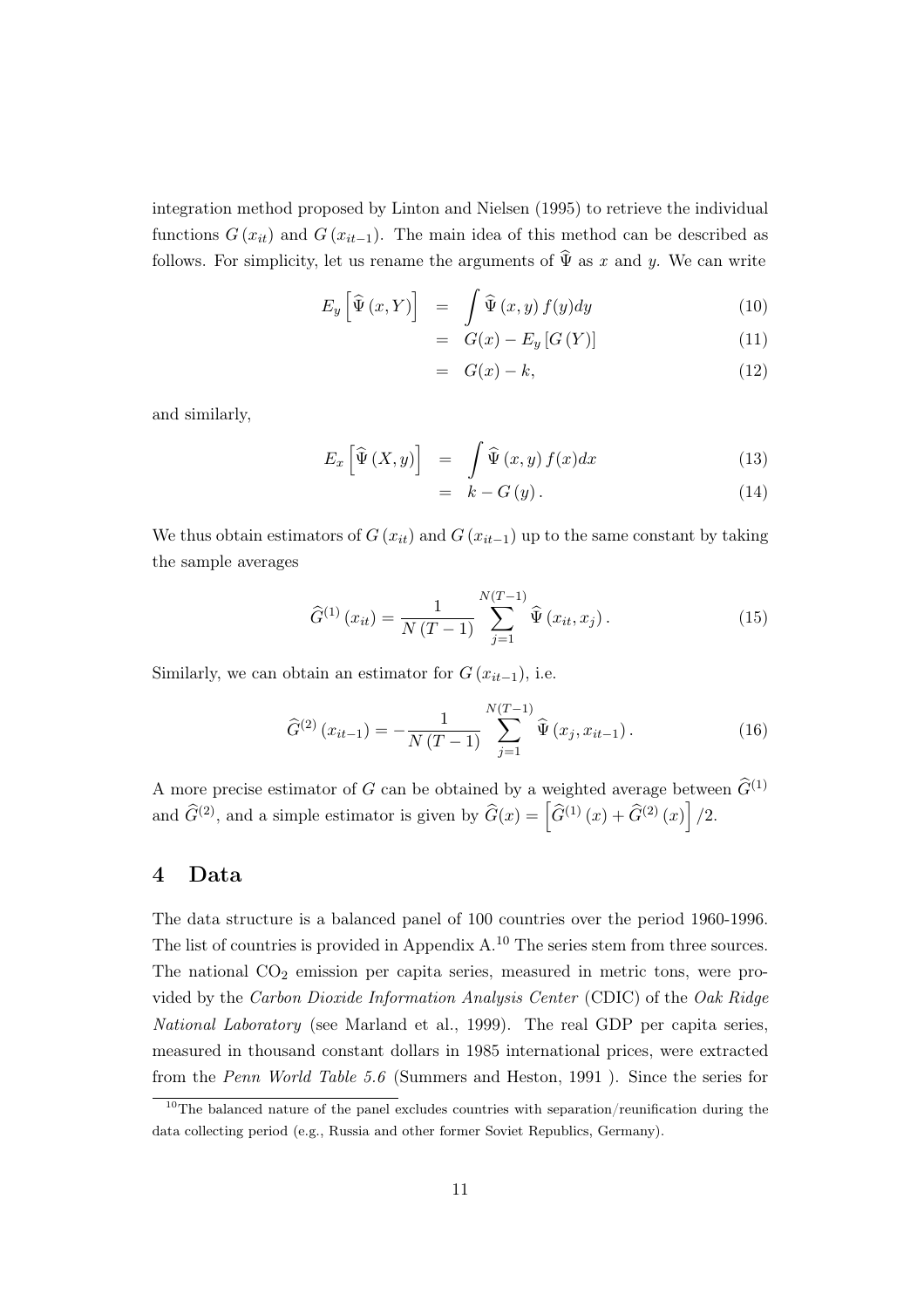GDP per capita are available only until 1992 in the *Penn World Table 5.6*, the missing values were completed by the series of GDP per capita from the bases Global Development Finance and World Development Indicators. The  $CO<sub>2</sub>$  series include emissions from fossil fuel burning, gas flaring and cement manufacture, but exclude emissions from bunker fuels used in international transport. More details on the data can be found in Holtz-Eakin and Selden (1995).

Table 1 provides descriptive statistics and takes account of the panel structure of the sample by reporting also between and within country magnitudes.

#### Table 1

 $CO<sub>2</sub>$  emissions per capita vary from 0 (the level of, e.g., Chad in 1960) to 10.99 metric tons (the level of Luxembourg in 1970). GDP per capita varies from 126 (Congo Dem. Rep., former Zaire, in 1996) to 19,474 thousands of 1985 dollars (USA in 1996) for the overall statistic. The within patterns refer to deviation from each country's average over time. The between standard deviations for  $CO<sub>2</sub>$  emissions and GDP are both approximately three times larger than their within counterparts.

Kernel density estimates for GDP per capita in 1960, 1980 and 1996 (Figure 1) indicate a bi-modal and highly skewed distribution in all periods. We observe that the proportion of low GDP per capita countries slightly decreases during the sampling period. However, while the left (and overall) mode remains more or less constant, the right mode increases considerably over time. In the subsequent section, the effect of this change in the distribution of per capita GDP on the functional form of  $G_t$  is shown to be insignificant for the whole sample at hand.

#### Figure 1

## 5 Estimation results

This section first discusses the results related to model specification and then outlines the economic implications of the estimation results.<sup>11</sup> In Subsection 5.1 we present the results of the nonparametric poolability test, the results of the nonparametric regression, and a monotonicity test. The latter does not reject monotonicity, and thus produces evidence against the existence of an EKC for  $CO<sub>2</sub>$  emissions. In Subsection 5.2 we present parametric estimation and test results. Subsection 5.3 is devoted to the economic and environmental implications of these results.

 $11$ All the computations in this study were performed with GAUSS Version 6.0.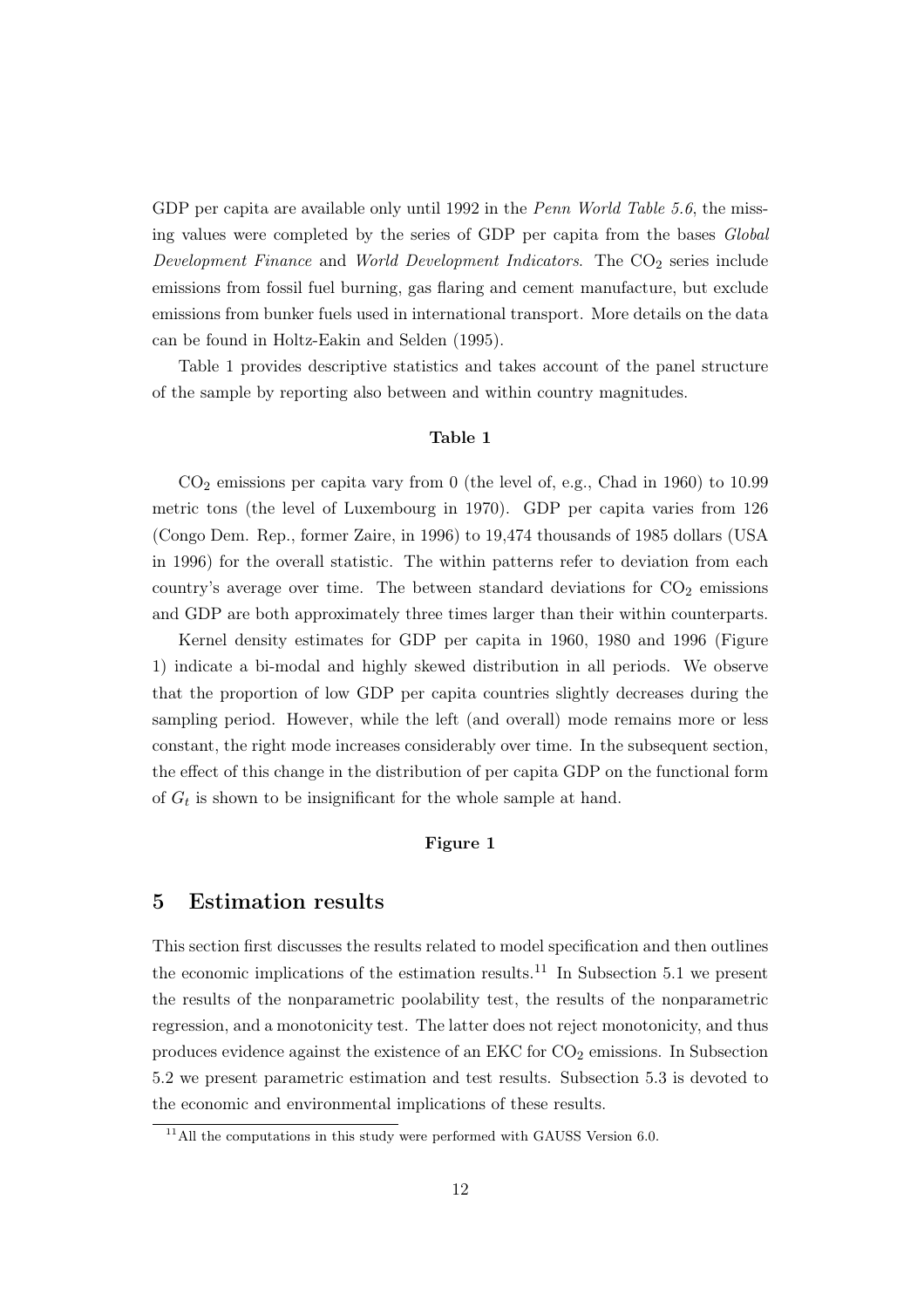#### 5.1 Poolability test and nonparametric regression

The nonparametric poolability test statistic of Baltagi et al. (1996) is equal to −1.623 for the whole sample period, which is much lower than 1.645, the 95% quantile of the standard normal distribution. This means that there is no evidence for a structural shift in the relation between  $CO<sub>2</sub>$  emissions and GDP per capita over the period of study (1960-1996). As a result, the retained nonparametric specification is

$$
y_{it} = G\left(x_{it}\right) + \mu_i + v_{it},\tag{17}
$$

where the function  $G$  does not depend on  $t$ . We now turn to the estimation of  $G$ . Writing equation (17) in first difference gives

$$
y_{it} - y_{it-1} = G(x_{it}) - G(x_{it-1}) + v_{it} - v_{it-1}.
$$
\n(18)

Using local linear kernel estimation and marginal integration as described in Subsection 3.2 and in Appendix B, we obtain the estimates of  $G(x_{it-1})$  and  $G(x_{it})$ . We thus have two estimators for the same function, and a more precise estimator will be the simple average of the two, which we denote  $\widehat{G}$ . Figure 2 plots the graph of the corresponding estimate with bootstrap 95% pointwise confidence intervals. In the estimation procedure, the common bandwidth obtained by cross-validation is 1.92. In order to construct the confidence intervals, we use the wild bootstrap with 1000 bootstrap samples. The wild bootstrap allows us to account for heteroskedasticity and autocorrelation between observations for a given country (see Appendix C for further details).

#### Figure 2

At first sight, the shape of  $\widehat{G}(x)$  seems monotone. In order to formally test this assumption, we perform the monotonicity test of Bowman et al. (1998). See Appendix D for details. The null hypothesis is monotonicity. The intuition behind this test is that the monotonicity of the nonparametric estimate is less likely for small values of the bandwidth than for large values, since increasing the bandwidth leads to a smoother estimate. In fact, there is a critical bandwidth at which the estimate changes from the nonmonotonicity exhibited at all smaller bandwidths to monotonicity which persists for all larger bandwidths. As a result, if the null hypothesis of monotonicity is true, the critical bandwidth should be relatively small, whereas if monotonicity is false, the critical bandwidth needs to be larger to force monotonicity. Thus the idea of the test is (i) to find the critical bandwidth  $h_c$  defined as the smallest value of the bandwidth that gives rise to regression monotonicity, i.e.  $\hat{G}(x, h_c)$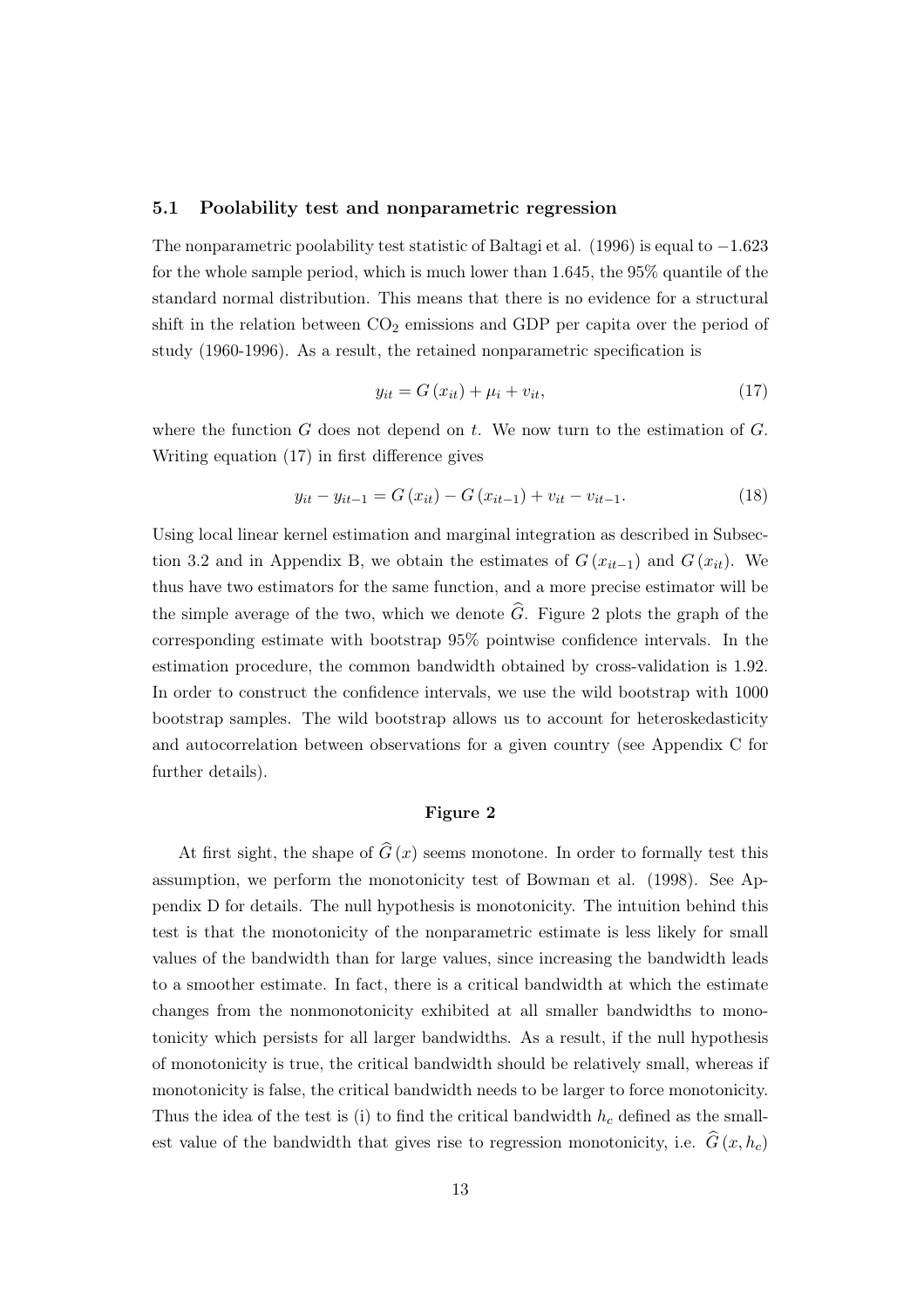monotone in  $x$ , even if there exists a larger bandwidth for which the function is not monotone, and (ii) to construct the p–value of the test by bootstrap (here we use the wild bootstrap again). As a result, we obtain  $h_c = 1.1$  with a p-value = 0.173 for  $\widehat{G}(x)$ . Therefore, we conclude that the relationship between CO<sub>2</sub> emissions and per capita GDP is monotone. This clearly contradicts the existence of an EKC for  $CO<sub>2</sub>$  emissions.

#### 5.2 Parametric specifications

For comparison purposes, we also provide a parametric version of the result of the poolability test. We consider the model

$$
y_{it} = \beta_1 x_{it} + \beta_2 x_{it}^2 + \beta_3 x_{it}^3 + \mu_i + v_{it}, \qquad (19)
$$

where  $\mu_i$  denotes a country effect. Efficient estimation of model (19) in the absence of further assumptions on the individual effects can be carried out by Ordinary Least Squares (OLS) on the data transformed by the within operator (i.e. centered on individual means), assuming strict exogeneity of GDP per capita, an assumption which we subsequently test. The  $F$ -test statistic for the null of absence of fixed countryspecific effects is  $160.45 > F_{(99,3579)} = 1.25$  at the 5% level, implying rejection: fixed country-specific effects do exist. We also perform an  $F$ -test for the null of absence of fixed year effects in the presence of fixed country effects (see, e.g., Baltagi, 1995).<sup>12</sup> The value of F-statistic is  $0.79 < F_{(36,3561)} = 1.42$  at the 5% level. We can conclude that fixed year effects do not exist. Note that the nonexistence of fixed year effects is compatible with the result obtained by the nonparametric poolability test. We thus retain the parametric model (19) with country effects only. For the within estimator, we compute a variance matrix estimator which is robust to heteroskedasticity and serial correlation of unknown form (see, e.g., Arellano, 1987, and Wooldridge, 2002) . In the results for the within estimates, only linear and cubic terms of the GDP per capita are significant at the 5% level.

We also apply OLS on the first-difference version of model (19). Provided assumption (4) holds, the resulting estimator remains consistent even if strict exogeneity of GDP per capita does not hold, in contrast to the within estimator. Again, we compute a variance matrix estimator which is robust to heteroskedasticity and unrestricted serial correlation. Note that estimating first order correlation in the first difference residuals leads to a value of  $-0.022$  with a robust t-value of  $-0.31$ ,

<sup>&</sup>lt;sup>12</sup>In this case, the model is  $y_{it} = x_{it}\beta_1 + x_{it}^2\beta_2 + x_{it}^3\beta_3 + \mu_i + \lambda_t + v_{it}$  where  $\mu_i$  and  $\lambda_t$  indicate fixed country effects and fixed year effects, respectively.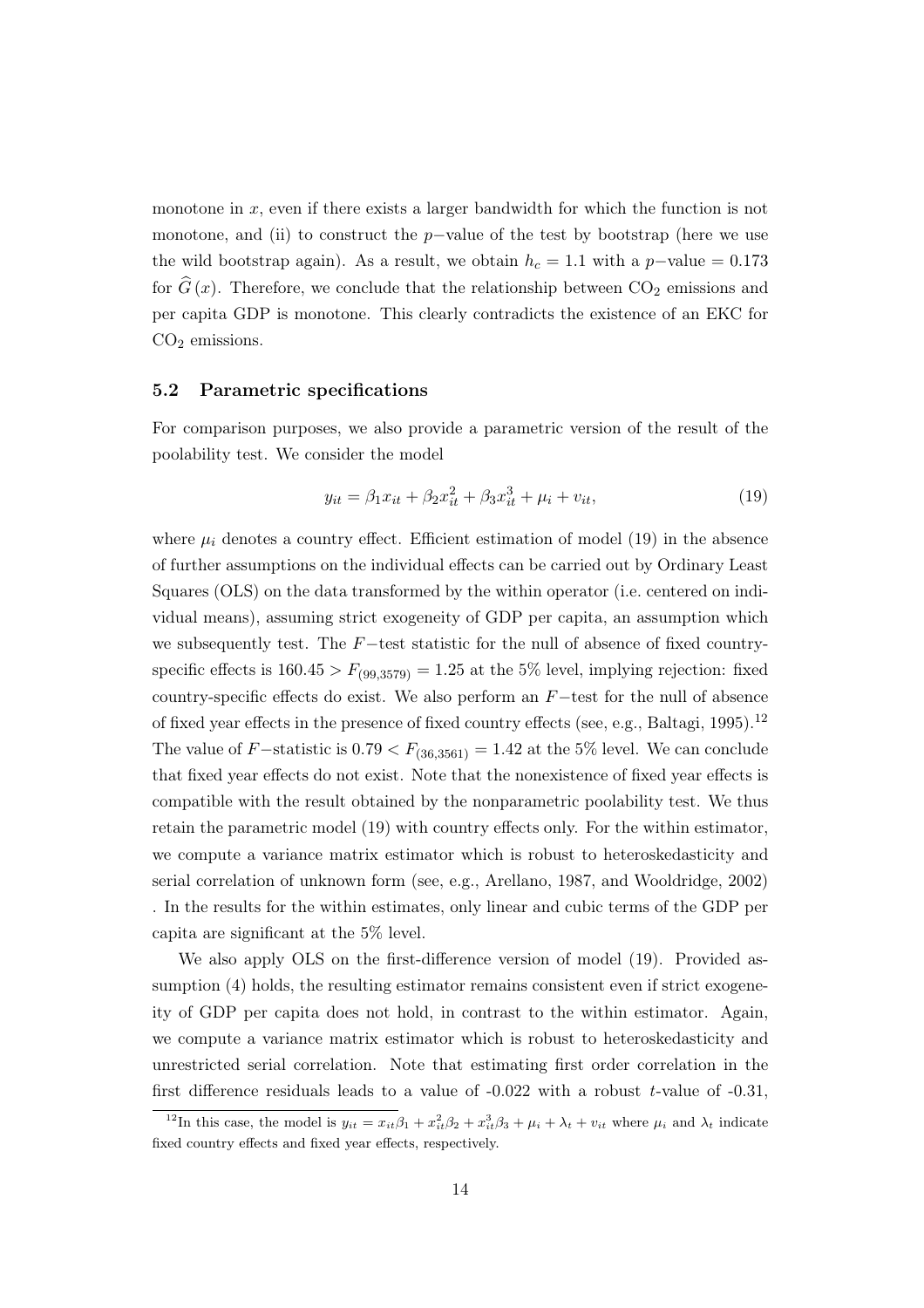which supports assumption FDA (4) for the parametric model (since it is not in contradiction with a random walk for  $v_{it}$ ).

#### Table 2

Table 2 reports the parametric estimation results and Figure 3 depicts the corresponding relationships. A very interesting result is that, whereas within estimation gives an inverted U-shaped relationship between  $CO<sub>2</sub>$  emissions per capita and GDP per capita, with a maximum well within the span of the data, the first-difference estimation gives a monotonous increasing relationship. A Hausman test based on robust variance estimators is performed to test strict exogeneity of GDP per capita on the basis of a comparison of the within and first-difference estimators. The value of the statistic is  $275.32 > \chi^2(3) = 7.8$  at the 5% level, implying the rejection of the null hypothesis of strict exogeneity. However, given the finding of a random walk for the idiosyncratic error term, the first difference estimator is efficient under the null, which questions the validity of the Hausman test. Therefore we also test strict exogeneity on the basis of the first difference estimator alone, checking the significance of the current level of per capita GDP as an additional variable (see e.g. Wooldridge, 2002, p.285). The obtained  $t$ -value (based on the same robust variance estimate as above) is -2.91, and it leads to clear rejection of strict exogeneity.

#### Figure 3

Our *nonparametric* result of a monotonous increasing relationship between  $CO<sub>2</sub>$ emissions per capita and GDP per capita is consistent with the results obtained by Shafik (1994), Holtz-Eakin and Selden (1995), and Heil and Selden (2001), but contradicts those obtained by Roberts and Grimes (1997), Schmalensee et al. (1998), Sun (1999), and Taskin and Zaim (2000). Two major explanations for the difference between our parametric findings and those of Holtz-Eakin and Selden (1995) and Heil and Selden (2001) can be put forward. Firstly, we do not use the same data as those studies. The data used in Holtz-Eakin and Selden (1995) concern the period 1951 to 1992, whereas our data are from 1960 to 1996. The second reason lies in the estimation method. When we use the first-difference estimator, we find a result consistent with that of Holtz-Eakin and Selden (1995), that is, a monotonous relationship. With the within estimator, we obtain an EKC. The latter is in line with the finding of Schmalensee et al. (1998) and Galeotti and Lanza (1999). However, the assumption yielding consistency of the within estimator, namely strict exogeneity of per capita GDP, is rejected. It is conceivable that the same kind of misspecification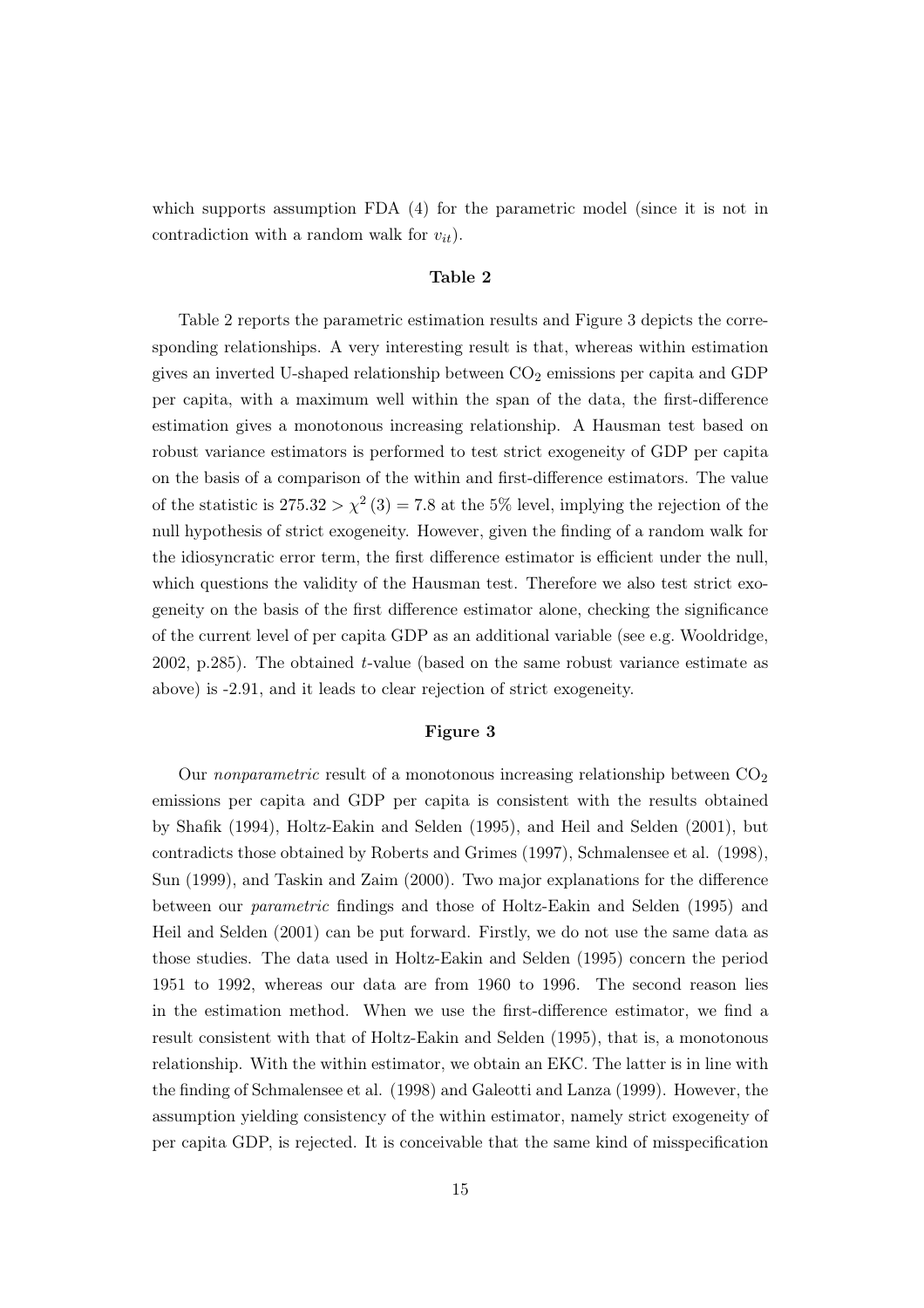affects the conclusions of Aslanidis and Xepapadeas (2004) and Bertinelli and Strobl (2005), since they also use fixed-effects type estimators.

Next, we use the nonparametric specification test proposed by Li and Wang (1998) to check whether the parametric model in (19) can be rejected against the nonparametric model in (17). Details on the test can be found in Appendix E. The null hypothesis is the first-difference version of the parametric model in (19) and the alternative is (18). The statistic for this one-sided test has an asymptotic standard normal distribution under the null of correct specification of the parametric model.<sup>13</sup> This is computed as 11.12, much higher than 1.65, the value of the standard normal distribution at the 5% level. Therefore, we reject the parametric specification in favour of the nonparametric model. We also performed the Li and Wang test for the first difference model with a linear term only. The test statistic is 4.74, which still leads to a rejection. Given the confidence bands shown in Figure 2, this rejection may seem surprising, since it appears easy to fit a straight through these. However the alternative in the test is the expectation of the first difference in  $CO<sub>2</sub>$  emissions given GDP and lagged GDP (see equation  $(18)$ ). This may be considered a too flexible alternative. Yet the alternative based on conditioning on the first differences in the three powers of GDP is not attractive. We thus also performed the Li and Wang test for the first difference model with the three powers of GDP, using  $E[\Delta CO_2|\Delta GDP]$ as the alternative. The test statistic is 5.16, which still leads to a rejection of the parametric model.

As a whole, the analysis underlines the importance of functional specification and estimation method. First-difference and nonparametric estimations produce similar results, and perform significantly better than within estimation. The latter is consistent only in the case where strict exogeneity assumption holds, and this is rejected by our data.

#### 5.3 Economic and environmental implications

How can we explain the monotonous relation between  $CO<sub>2</sub>$  emissions per capita and economic development obtained in this study? Several arguments can be put forward. The earlier stage of economic development are associated with comparatively

<sup>&</sup>lt;sup>13</sup>The test proposed by Li and Wang (1998) works for models with no serial correlation. If the idiosyncratic error term in the parametric model is a random walk, i.e.  $v_{it} = v_{it-1} + \eta_{it}$  where  $\eta_{it}$ is a white noise, first-differencing will eliminate the serial correlation. This is then consistent with our framework. Li and Wang (1998) also note that the normal approximation for the test statistic does not work well for small or moderate samples. But as our sample contains 3600 observations after first-differencing, we can have some confidence in the asymptotic version of this test.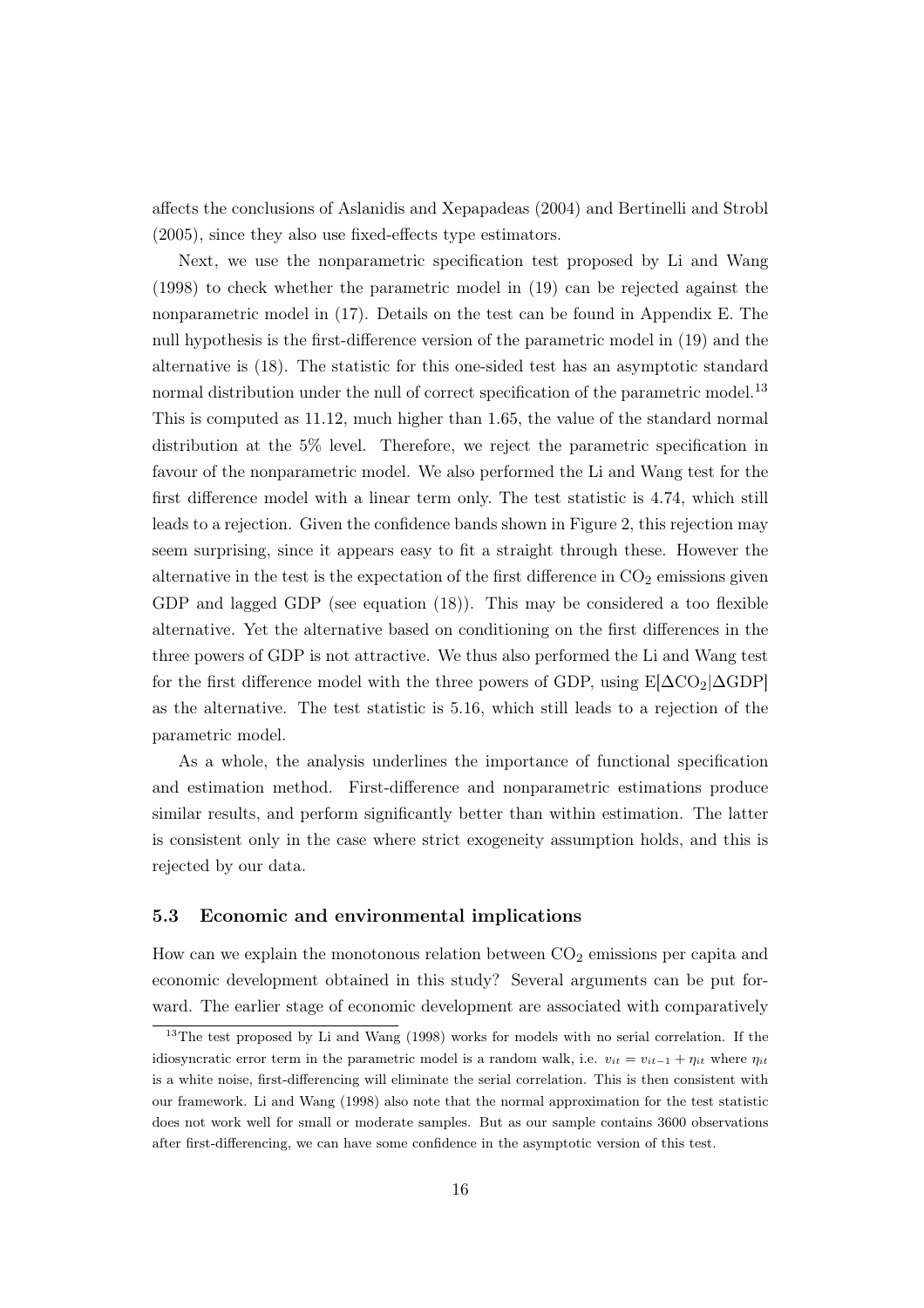slow economic activities. One may think that at such a stage, obsolete technologies are still used. At the same time, government policies are more aimed at economic development than at environmental protection. Consequently,  $CO<sub>2</sub>$  emissions rise with economic activities. In rich countries, the positive effect on emissions due to intensive economic activities seems to exceed the reduction in emissions due to the use of modern technologies. On the whole, the economic development process always results in increased  $CO<sub>2</sub>$  emissions.

As regards policy concerns, our results suggest that not only poor countries, but also richer countries, face environmental pollution. It implies that economic development is not a sufficient condition to reduce  $CO<sub>2</sub>$  emissions, and so all countries, especially developed countries because of their important resources (financial, technological, etc.), should make an effort to reduce these emissions in order to reduce global warming.

This study focuses on one particular type of environmental problem,  $CO<sub>2</sub>$  emissions. The question arises whether or not our results are specific to  $CO<sub>2</sub>$ . An answer to this question can only be obtained by using data relating to these pollutants. Before embarking on such a task, it seems of more direct interest to discuss the specificity of  $CO<sub>2</sub>$  in order to underline both the limits and the contributions of our study.

The question of the specificity of  $CO<sub>2</sub>$  can be articulated in two ways: the complementarity of the production factors and restrictions on energy substitution on the one hand, and the deceleration of the efforts of energy saving on the other hand. The problem of  $CO<sub>2</sub>$  emissions is directly related to that of energy use, and there is a strong correlation between fossil energy use,  $CO<sub>2</sub>$  emissions, and economic activity. The specificity of  $CO<sub>2</sub>$  follows from the fact that there is a level of  $CO<sub>2</sub>$  emissions related to economic activity which cannot be reduced, and that economic activity cannot be reduced to zero. Thus,  $CO<sub>2</sub>$  emissions are much more difficult to reduce than other gas emissions. This may be a reason for the unwillingness of some countries to contribute to  $CO<sub>2</sub>$  reduction under a given threshold (this is particularly revealing in the current debate about the Kyoto protocol). Indeed, that would automatically have a detrimental effect on their economic activities. This may be also an explanation for the monotonous curve obtained from the nonparametric model. The question of the determination of a threshold and its modulation country by country during a period of time remains unsolved. The efforts to be made will directly depend on this threshold.

Therefore, we observe a difficulty of  $CO<sub>2</sub>$  abatement. This is due to the absence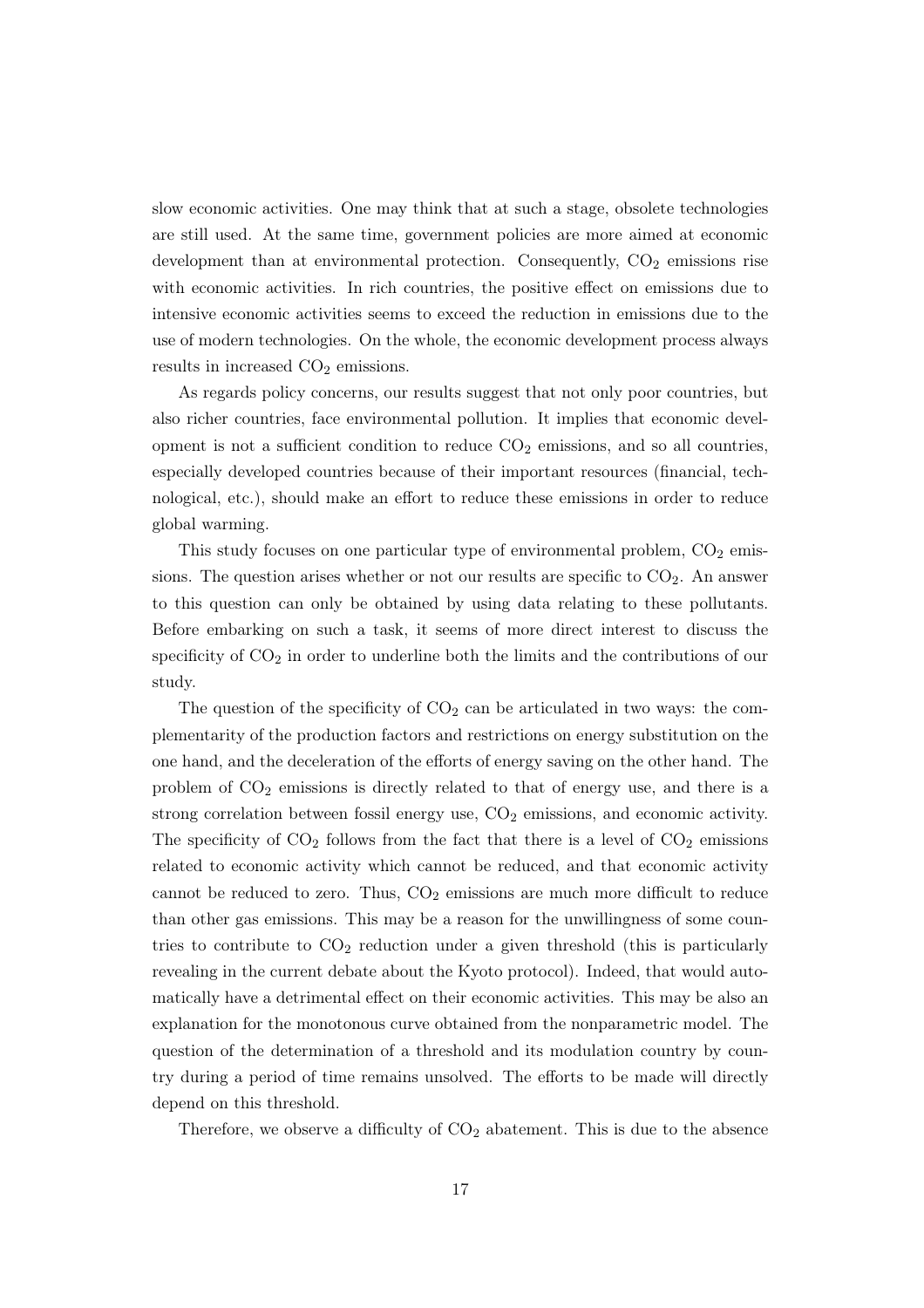of incentives to save energy and to use less polluting or renewable energies, which is related to energy substitution. New green technologies are costly to use. At the present stage of technology, renewable energies cannot be produced in large quantities, and thus are not profitable. The debate concerning the deceleration of energy-saving efforts is well-known. Indeed, since the two oil crises, the real price of an oil barrel has not ceased to fall until very recently. Thus there seems to be no incentive on behalf of the political leaders to carry out energy-saving policies and to reduce  $CO<sub>2</sub>$  emissions. In order to reduce  $CO<sub>2</sub>$  emissions in the future, public policy should create incentives for energy saving and encourage the use of renewable energies and new green technologies.

## 6 Conclusion

This paper investigates the empirical relationship between  $CO<sub>2</sub>$  emissions and economic development using an international panel data set. We find evidence supporting specifications which assume the stability of the relationship between  $CO<sub>2</sub>$ emissions per capita and GDP per capita over time during the period of the study. We show that within estimation of a parametric specification yields an EKC, but that the underlying strict exogeneity assumption of per capita GDP is rejected, whereas both the nonparametric and the first-difference estimations clearly contradict the existence of an EKC for  $CO<sub>2</sub>$  emissions. Still, it also turns out that the parametric model is rejected against the nonparametric specification.

An extension of this study would be to introduce a country-specific trend in the model. Another natural extension would be to investigate a VAR-type model for CO<sup>2</sup> emissions and per capita GDP, and to analyse the long-run and shortrun effects of GDP. However, accounting for this in a nonparametric context is by no means trivial. Finally, structural nonparametric modelling (which incorporates potential endogeneity problems) may also deserve more attention.

Our study can be replicated on other environmental indicators like to urban air pollution, deforestation, water quality, etc. in order to settle the animated but often also unedifying debate on the form of relationship between environmental quality and growth which arises from the use of parametric models. The important policy implications of this apparently purely methodological point cannot be overstated.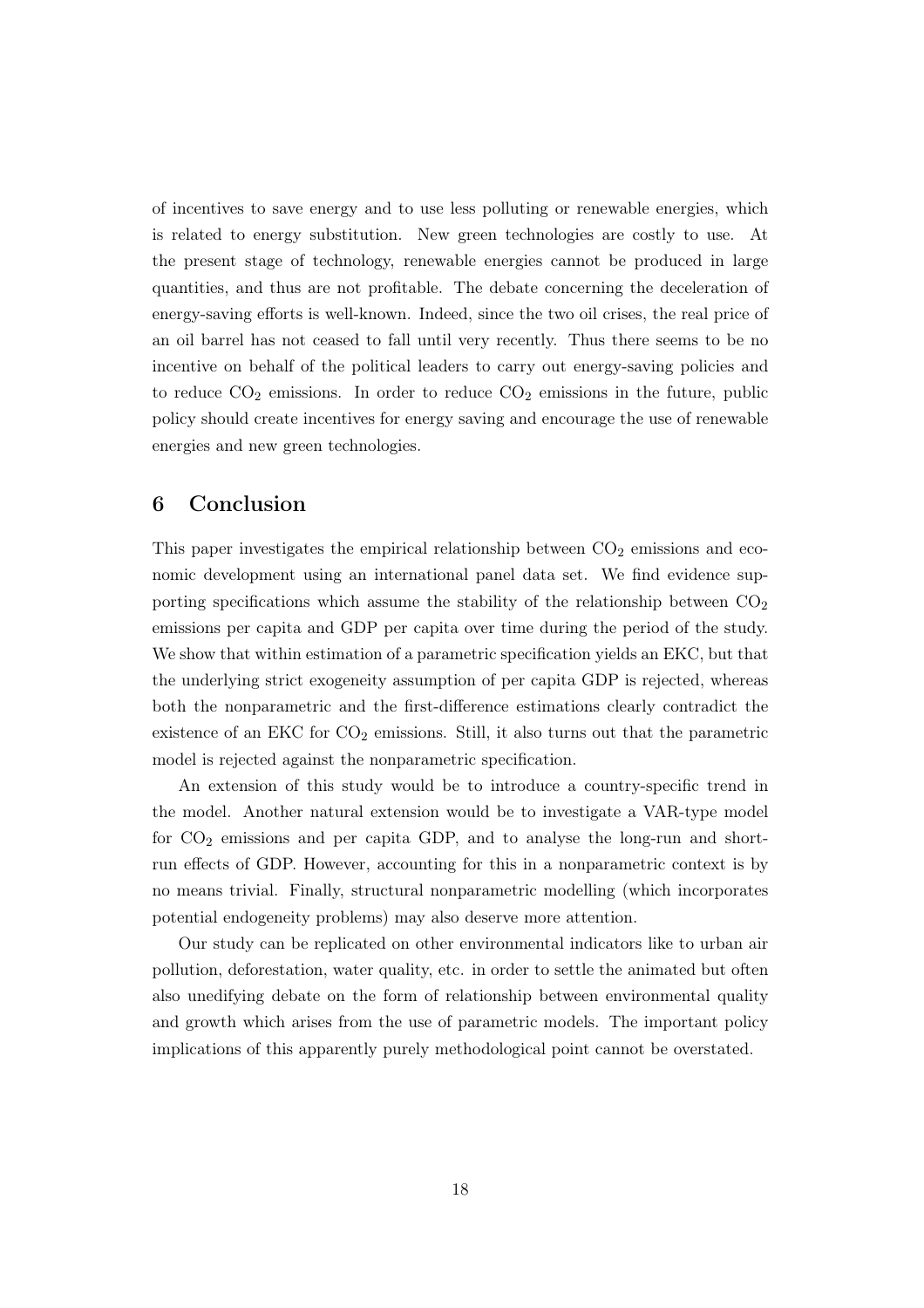## Appendix A: list of countries

|                         |                    | -- - - -           |                     |
|-------------------------|--------------------|--------------------|---------------------|
| 2 Algeria               | 2 Dominican Rep.   | 1 Ivory Coast      | 2 Philippines       |
| 1 Angola                | $2$ Ecuador        | 2 Jamaica          | 2 Portugal          |
| 2 Argentina             | 2 Egypt            | 5 Japan            | 3 Romania           |
| 2 Australia             | 2 El Salvador      | 3 Jordan           | 3 Saudi Arabia      |
| 3 Austria               | 1 Ethiopia         | 1 Kenya            | 2 Senegal           |
| 5 Belgium               | 1 Fiji             | 2 Korean Rep.      | 5 Seychelles        |
| 2 Belize                | 3 Finland          | 6 Luxembourg       | 1 Sierra Leone      |
| 1 Benin                 | 4 France           | 3 Madagascar       | 2 Singapore         |
| 2 Bermuda               | 3 Gabon            | 1 Mali             | 2 South Africa      |
| 2 Bolivia               | 2 Gambia           | 3 Malta            | 2 Spain             |
| 2 Brazil                | 1 Ghana            | 1 Mauritania       | 1 Sri Lanka         |
| 2 Burkina Faso          | 2 Greece           | 2 Mauritius        | 1 Sudan             |
| 2 Cameroon              | 2 Guatemala        | 2 Mexico           | 4 Sweden            |
| 4 Canada                | 1 Guinea           | 2 Morocco          | 4 Switzerland       |
| 1 Cape Verde            | 1 Guinea-Bissau    | 2 Mozambique       | 2 Syria             |
| 1 Central African Rep.  | 1 Haiti            | 2 Nepal            | 2 Thailand          |
| 1 Chad                  | 3 Honduras         | 5 Netherlands      | 1 Togo              |
| $2\,$ Chile             | 3 Hong Kong        | 2 New Zealand      | 3 Trinidad & Tobago |
| 2 China                 | 3 Hungary          | 2 Nicaragua        | 2 Tunisia           |
| 2 Colombia              | $4$ Iceland $\,$   | 1 Niger            | 2 Turkey            |
| 1 Comoro                | $2$ India $\,$     | 3 Nigeria          | 1 Uganda            |
| 2 Congo Democratic Rep. | $2$ Indonesia $\,$ | 2 Norway           | 6 United Kingdom    |
| 1 Congo Rep.            | $2$ Ireland $\,$   | 1 Papua New Guinea | 5 United States     |
| $2\,$ Costa Rica        | 2 Israel           | 2 Paraguay         | 1 Uruguay           |
| 3 Denmark               | 2 Italy            | $2\,$ Peru         | 6 Venezuela         |

Table A: List of countries and types of  $CO<sub>2</sub>$ –GDP profiles.

Note: the numbers refer to types of  $CO<sub>2</sub>-GDP$  profiles. 1. flat; 2. increasing; 3. increasing then flat; 4. inverted U; 5. N shape; 6. decreasing.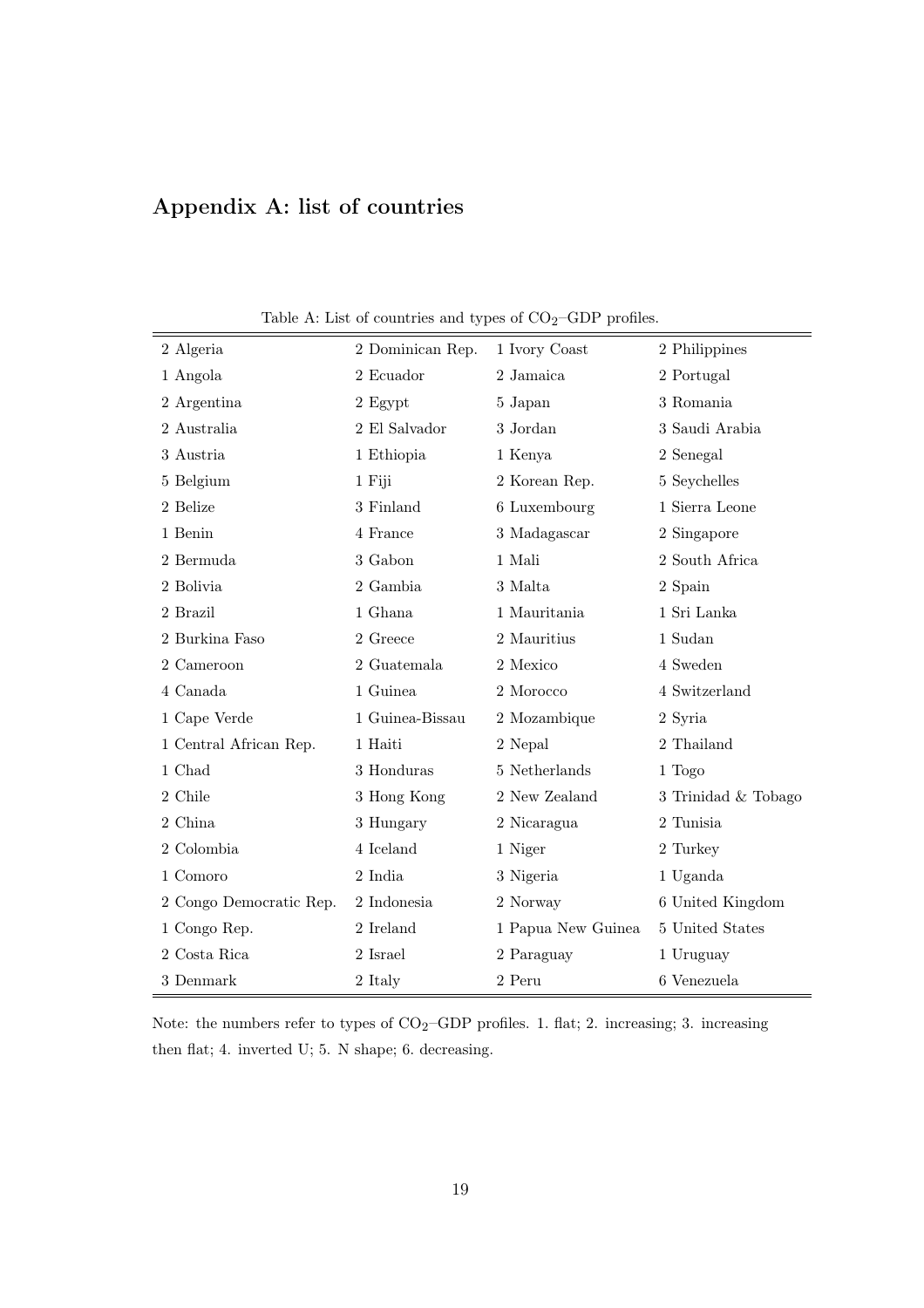## Appendix B: poolability test

Let us consider the following nonparametric regression for panel data:

$$
y_{it} = g_t(x_{it}) + u_{it},\tag{20}
$$

with  $i = 1, \ldots, N, t = 1, \ldots, T$ , where independence across individuals i is assumed as well as mean independence of  $u_{it}$  from  $x_{it}$ . Moreover the  $u_{it}$  are assumed uncorrelated over time. The poolability test aims to test the assumption  $g_t = g$  for all t against the alternative  $H_1: g_t \neq g$  for some t. The parametric analogue of this test is the well-known Chow test. However, as pointed out by Baltagi et al.(1996), the Chow test is based on parametric specifications and it is not clear whether a rejection of the null follows from a non constancy of parameters over time or if it is due to a misspecification problem.

The relationship between this framework and the one described in Section 3.1 is the following. Rewriting equation (1) as

$$
y_{it} = (G_t(x_{it}) + E[\mu_i|x_{it}]) + (\mu_i - E[\mu_i|x_{it}] + \nu_{it}), \qquad (21)
$$

yields the identification  $g_t(x_{it}) = G_t(x_{it}) + E[\mu_i|x_{it}]$  and  $u_{it} = \mu_i - E[\mu_i|x_{it}] + \nu_{it}$ , where  $E[u_{it}|x_{it}] = 0$  by construction. Under the supplementary and not unreasonable assumption that  $E[\mu_i|x_{it}]$ , as a *function* of  $x_{it}$  does not depend on t, we obtain the equivalence between the assumptions  $g_t = g$  for all t and  $G_t = G$  for all t.

The test statistic is given by

$$
J = \frac{Nb^{1/2}I}{\sqrt{2\hat{\sigma}_0^2}},
$$

where

$$
I = \frac{1}{N(N-1)Tb} \sum_{t} \sum_{i} \sum_{j \neq i} \left(\hat{u}_{it} \hat{f}_{it}\right) \left(\hat{u}_{jt} \hat{f}_{jt}\right) K_b (x_{it} - x_{jt}),
$$

and

$$
\hat{\sigma}_0^2 = \frac{1}{T^2} \sum_{t} \left[ \frac{1}{N(N-1) b} \sum_{i} \sum_{j \neq i} \left( \hat{u}_{it} \hat{f}_{it} \right)^2 \left( \hat{u}_{jt} \hat{f}_{jt} \right)^2 K_b^2 (x_{it} - x_{jt}) \right],
$$

with  $\hat{u}_{it} = y_{it} - \hat{y}_{it}$  denoting the nonparametric residual from the pooled model (under  $(H_0)$ , and  $\hat{f}_{it} = \frac{1}{NT}$  $\frac{1}{NTa} \sum_{j} \sum_{s} K_a (x_{it} - x_{js})$  denoting the kernel density estimate for the pooled data.  $K_r = K\left(\frac{1}{r}\right)$  $\frac{1}{r}$  denotes the kernel function corresponding to the bandwidth r where  $r = a, b$ . So  $K_a$  and  $K_b$  are respectively the kernel functions corresponding to the pooled data for the whole period of the study and the N-cross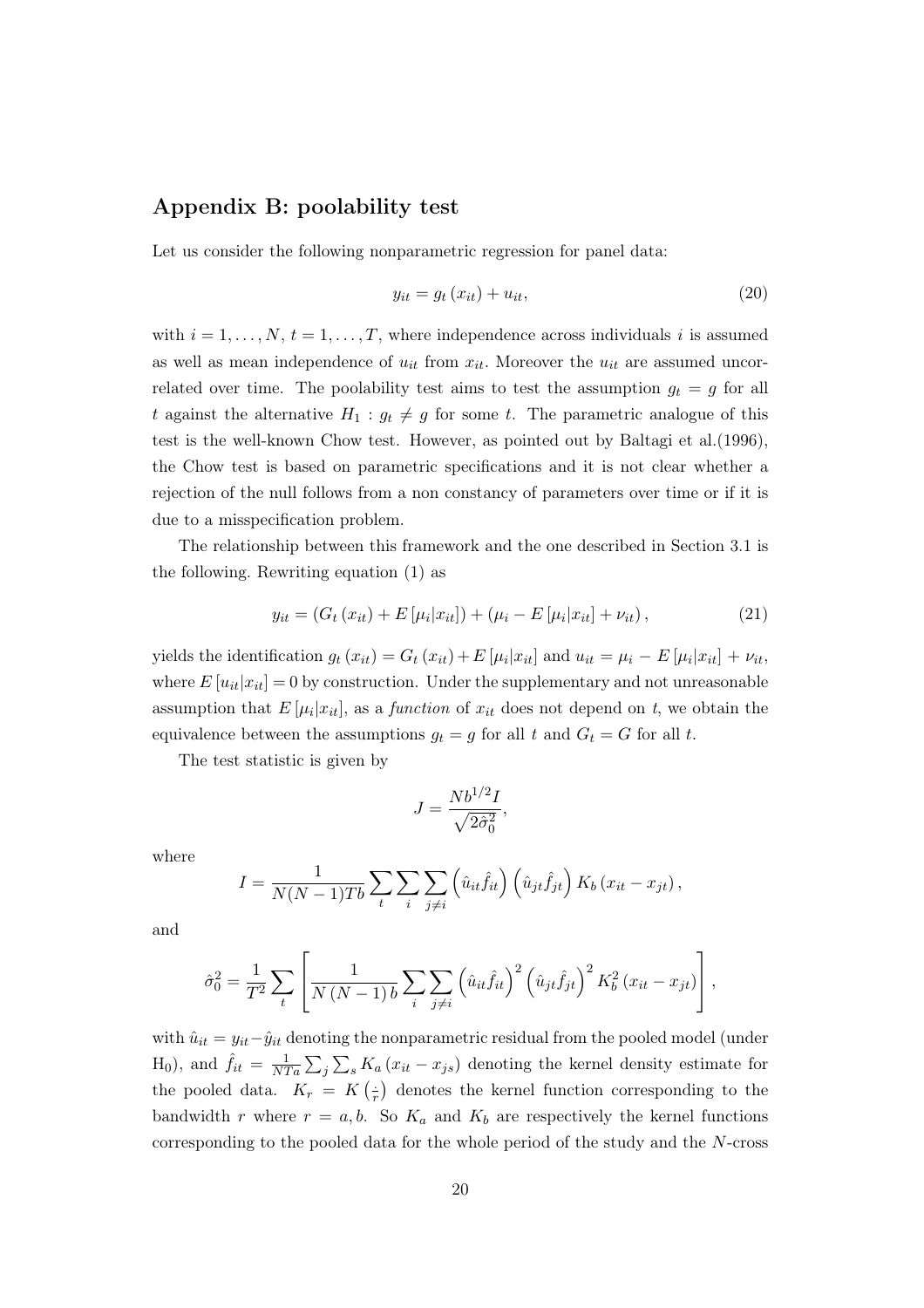sectional data for a fixed value of t. We use a standard Gaussian kernel. In order to select the bandwidths, we use a data-driven method, least squares cross-validation.

The computation of  $a$  is based on the pooled data. As regards  $b$ , we first compute a bandwidth  $b_t$  for each cross-section separately, and set b to the minimum of the  $b_t$ . With this choice, the condition that  $(b^2/a) \rightarrow 0$  (see Baltagi et al., 1996) appears to be satisfied, as we obtain  $a = 0.6$  and  $b = 0.1$ , and thus  $(b^2/a) < 0.02$ .<sup>14</sup>

J has a standard normal distribution under H<sub>0</sub>. Under H<sub>1</sub>,  $J \xrightarrow{p} J_0 > 0$ . Thus, the poolability test is one-sided. To compute the test statistic, Baltagi et al. (1996) used the Nadaraya-Watson kernel estimator for estimating  $\hat{y}_{it} = E[y_{it}|x_{it}]$ . Here we use the local linear kernel estimator as it has a better behaviour at the boundaries. The estimator is then similar to the one given in (9), except that we are now in the univariate case.

## Appendix C: the wild bootstrap

Several bootstrap methods are available (see, e.g., Horowitz, 2001). To construct the confidence bands for nonparametric estimators as well as the critical values of the nonparametric tests, we use the *wild bootstrap* as now described. Let us consider the nonparametric regression model

$$
y = m(x) + \epsilon,\tag{22}
$$

where  $m(x)$  represents a unknown function of x, whose nonparametric estimator is denoted  $\hat{m}(x, h)$ , h being the smoothing parameter. Let us denote by  $\hat{\epsilon} = y - \hat{m}(x, h)$ the regression residuals. The different steps of the wild bootstrap algorithm are the following:

 $s = 1$ 

#### Repeat

Step 1: Generate the bootstrap errors  $\epsilon^*$  using the two points distribution probability:  $P(\epsilon^* = \hat{\epsilon}\lambda) = \delta; P(\epsilon^* = \hat{\epsilon}\mu) = 1 - \delta$ , with  $\lambda =$  $(1 - \sqrt{5})/2$ ,  $\mu = (1 + \sqrt{5})/2$ ,  $\delta = (5 + \sqrt{5})/10$ .

**Step 2:** Generate new bootstrap samples  $y^* = \hat{m}(x, h_b) + \epsilon^*$ , where  $h_b$  is the bandwidth slightly greater than h. Then,  $\hat{m}(x, h_b)$  is slightly over-smoothed compared to  $\hat{m}(x,h)$ . Compute  $\hat{m}^*(x,h)$ , that is the nonparametric estimator applied to the bootstrap sample  $\{y^*; x\}$ .

 $14$ Thanks to Qi Li for a private communication approving this choice.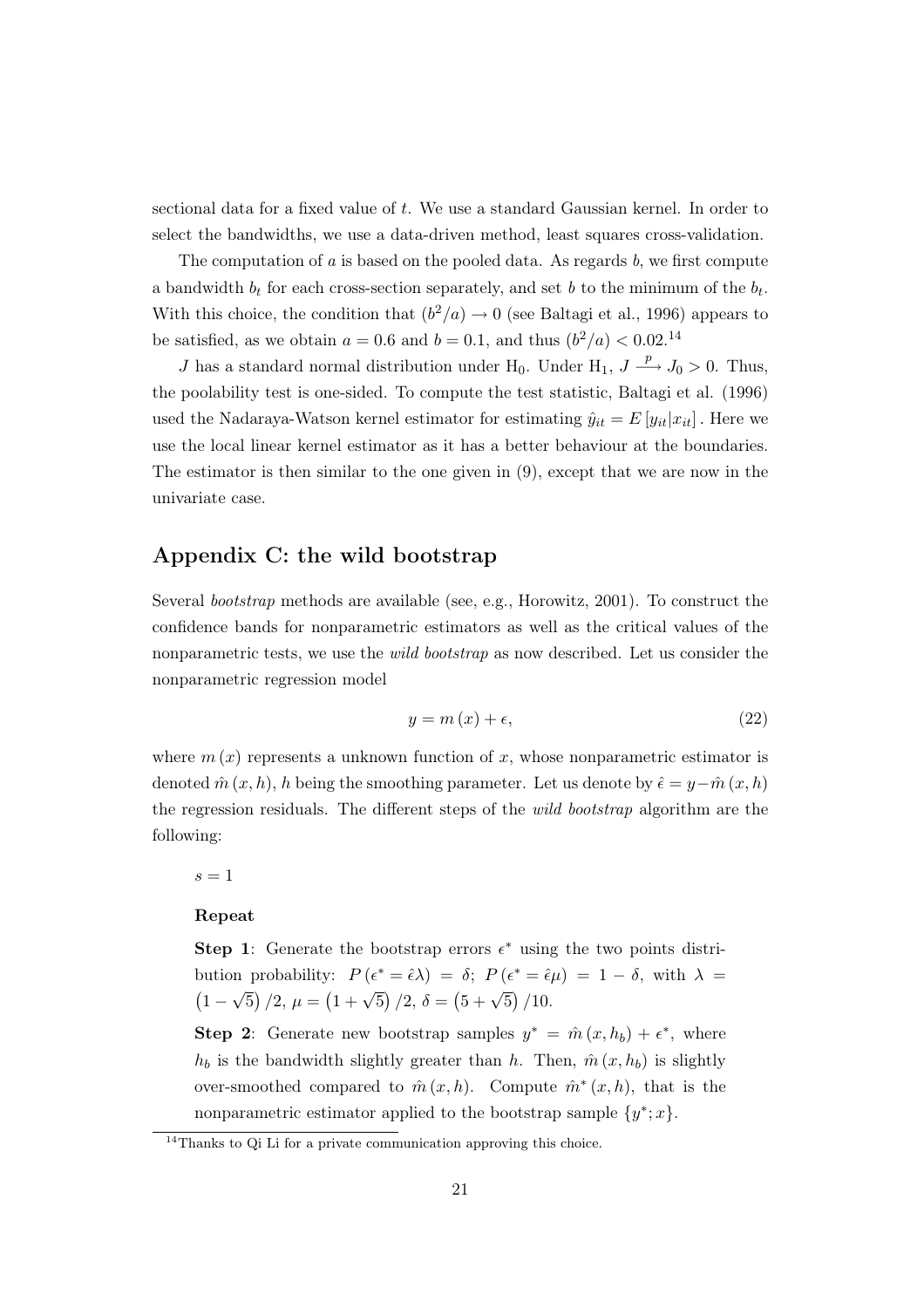$s = s + 1$ 

Until  $s = B$  (number of bootstrap samples, here we set  $B = 1000$ ).

In order to compute the pointwise bootstrap confidence interval of level  $(100 - \alpha)$ for  $\hat{m}(x, h)$ , we define the lower and upper bounds as the  $(\alpha/2)$ th and  $(100 - \alpha/2)$ percentiles of the distribution of the bootstrap estimators  $\{\hat{m}^*(x,h)\}\$ , respectively.

Remark 1 The wild bootstrap yields estimations which account for heteroskedasticity and correlation between observations. This can be easily observed from the resulting covariance structure. Indeed, let  $\hat{u}_n$  denote a random variable, and  $u_n^*$  the associate bootstrap sample, where  $u_n^*$  has realization probabilities p and  $1 - p$  corresponding to  $\beta \hat{u}_n$  and  $\gamma \hat{u}_n$ , respectively. Then, we can write, from the covariance decomposition,  $cov(u_i^*, u_j^*)$  $\Big) = E \left[ cov \left( u_i^*, u_j^* \right) \right]$  $\Big) \mid \hat{u}_i, \hat{u}_j \Big| + cov\left[E\left(u_i^* \mid \hat{u}_i, \hat{u}_j\right), E\left(u_j^* \mid \hat{u}_i, \hat{u}_j\right)\right].$ Since  $E\left[cov(u_i^*, u_i^*) | \hat{u}_i, \hat{u}_j\right] = 0$ ; and  $E\left(u_k^* | \hat{u}_i, \hat{u}_j\right) = \hat{u}_k$ ,  $k = i, j$ , we obtain  $cov\left(u_{i}^{*}, u_{j}^{*}\right)$  $= cov(\hat{u}_i, \hat{u}_j).$ 

Remark 2 Another advantage of the bootstrap in constructing confidence intervals is that it avoids the computation of constants such as the bias of the estimator (see Härdle, 1990).

Remark 3 Other types of bootstrap confidence intervals can be used (for example, uniform confidence intervals) but their computation is not trivial.

## Appendix D: monotonicity test

This test was proposed by Bowman et al. (1998). We use it as follows. Let  $\hat{G}(x,h)$ be an individual function obtained by marginal integration with  $h$  the bandwidth. We add  $h$  in this functional notation for a better understanding of the test. We first determine the critical bandwidth  $h_c$  as the smallest value of the bandwidth that gives rise to regression monotonicity, i.e.  $\hat{G}(x, h_c)$  monotone, even if there exists a larger bandwidth for which the function is not monotone. As stated in Section 5.1, increasing the bandwidth leads to a smoother estimate. If we let the bandwidth grow indefinitely, the estimate becomes flat, and thus monotonous in the wide sense. This guarantees the existence of a bandwidth for which the estimated curve is monotonic. Then we construct the p–value of the test by bootstrap (here we use the wild bootstrap). The test is implemented as follows:

 $k = 1$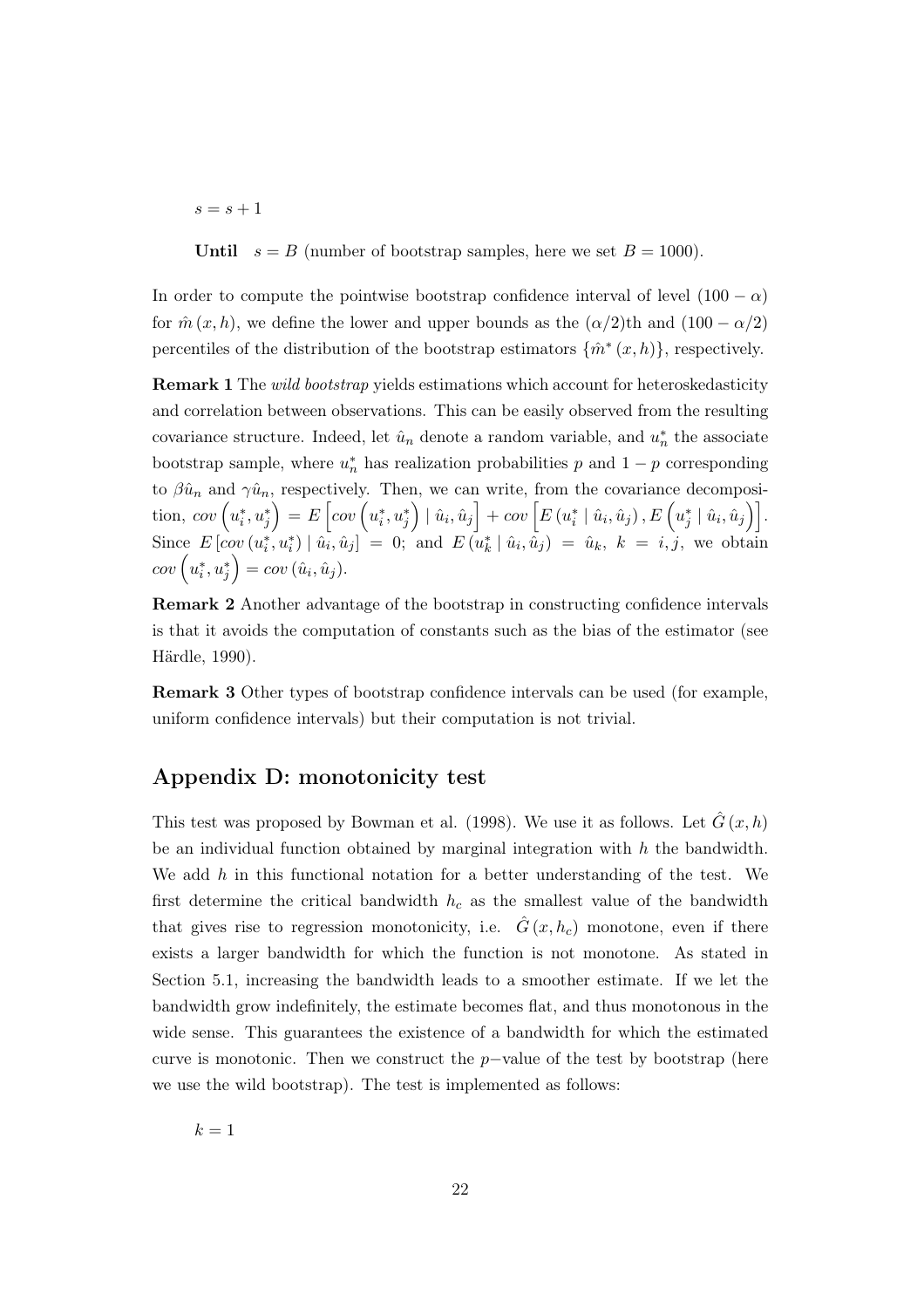#### Repeat

**Step 1:** Find the critical bandwidth  $h_c$  which is the smallest value of bandwidth such that  $\hat{G}(x, h_c)$  is monotone, regardless of whether  $\hat{G}(x_{it}, h_m)$  might be non-monotone for some  $h_m > h_c$ .

**Step 2:** Compute  $\hat{\varepsilon}_{it} = \Delta y_{it} - \hat{\Psi}(\mathbf{x}_t, \mathbf{h})$ , where  $\Delta y_{it} = y_{it} - y_{i,t-1}$ ,  $\hat{\Psi}(\mathbf{x}_t, \mathbf{h}) = \hat{G}^{(1)}(x_{it}, h_1) - \hat{G}^{(2)}(x_{i,t-1}, h_2)$  and  $\mathbf{h} = (h_1, h_2)'$  is obtained by least squares cross-validation, as described in the text. We have chosen  $h_1 = h_2.$ 

**Step 3**: Generate a bootstrap sample  $\hat{\varepsilon}_{it}^{*}$  from  $\hat{\varepsilon}_{it}$  using the two-point distribution with  $P(\varepsilon_{it}^* = \hat{\varepsilon}_{it}\beta) = \delta$ ,  $P(\varepsilon_{it}^* = \hat{\varepsilon}_i\gamma) = 1 - \delta$ , where  $\beta =$  $(1 - \sqrt{5})/2$ ,  $\gamma = (1 + \sqrt{5})/2$ ,  $\delta = (5 + \sqrt{5})/10$ . Construct new observations  $\Delta y_{it}^* = \hat{\Psi}(\mathbf{x}_t, \mathbf{h}_c) + \hat{\varepsilon}_{it}^*$ , where  $\mathbf{h}_c = (h_{c,1}, h_{c,2})'$ .

**Step 4:** Compute  $\hat{\Psi}^*(\mathbf{x}_t, \mathbf{h}_c)$  using the bootstrap sample generated in Step 3 and observe whether or not the result is monotone for the function of interest.

 $k = k + 1.$ 

Until  $k > B$  (= number of bootstrap samples, here we set  $B = 1000$ ).

Finally, construct the p−value by determining the proportion of estimates at Step 4 which are not monotonic.

## Appendix E: specification test

The statistic test of Li and Wang (1998) is used in testing the parametric specification (19) against the nonparametric alternative (17). The test is based on the residuals of the parametric first-difference model. The underlying idea is that if the parametric model satisfactorily tracks the conditional expectation  $E[y|x]$ , the covariance between the error term u and  $E[y|x]$  should be zero. Equivalently, the covariance between u and  $E[u|x]$  should be zero. The test statistic is thus based on the following magnitude I which is the empirical counterpart of  $E[uE[u|x]]$ . The test statistic is

$$
I = \frac{1}{n} \sum_{i=1}^{n} \hat{u}_i \left[ \frac{1}{nh^q} \sum_{j=1, j \neq i}^{n} \hat{u}_j K_h (\mathbf{x}_i - \mathbf{x}_j) \right]
$$
  
= 
$$
\frac{1}{n^2 h^q} \sum_{i=1}^{n} \sum_{j=1, j \neq i}^{n} \hat{u}_i \hat{u}_j K_h (\mathbf{x}_i - \mathbf{x}_j),
$$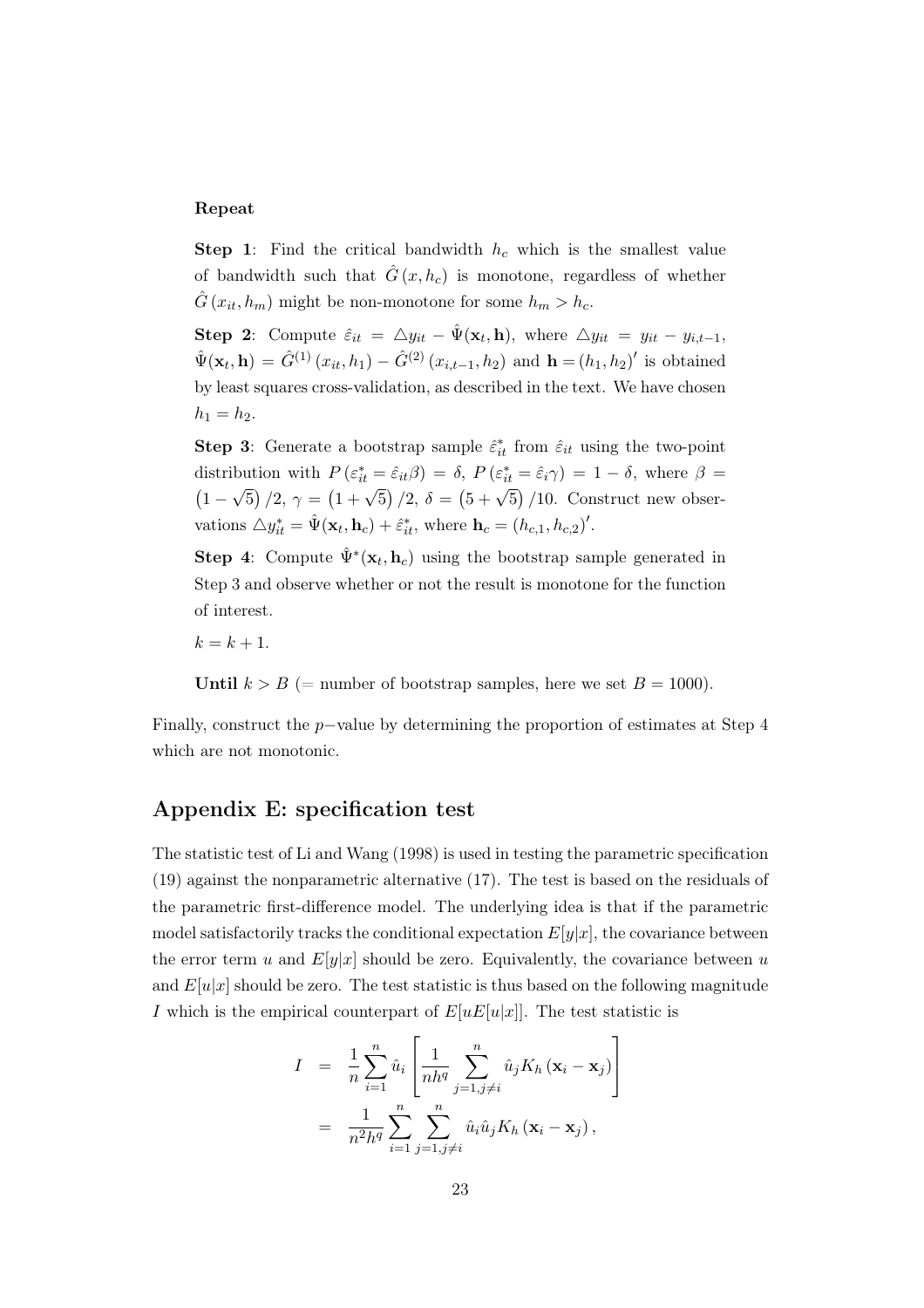where  $n = N(T-1)$ ,  $\mathbf{x} = (x, x_{-1})'$  with  $x_{-1}$  being the one-period lag of  $x, q = 2$ (dimension of  $x$ ), and  $\hat{u}$  is the parametric residuals of the first-difference model.  $K_h(\tau_1, \tau_1) = K\left(\frac{\tau_1}{h}\right)$  $\frac{\tau_1}{h}$ )  $K\left(\frac{\tau_2}{h}\right)$  $\frac{r_2}{h}$ ) is the kernel function and h is the smoothing parameter obtained by least squares cross-validation. Under  $H_0$ ,  $nh^{q/2}I \rightarrow N(0, \Omega)$  in distribution as  $n \to \infty$ , where  $\Omega = 2 \left[ \int K^2(u) \, du \right] E \left[ f(x) \sigma^4(\mathbf{x}) \right]$ .  $\Omega$  is consistently estimated by  $\hat{\Omega} = (2/(n^2h^q)) \sum_i \sum_{j\neq i} \hat{u}_i^2 \hat{u}_j^2 K_{ij}^2$ , where  $K_{ij} = K_h (\mathbf{x}_i - \mathbf{x}_j)$ . It follows that  $J := nh^{q/2}I/\sqrt{\hat{\Omega}} \to N(0, 1)$  in distribution.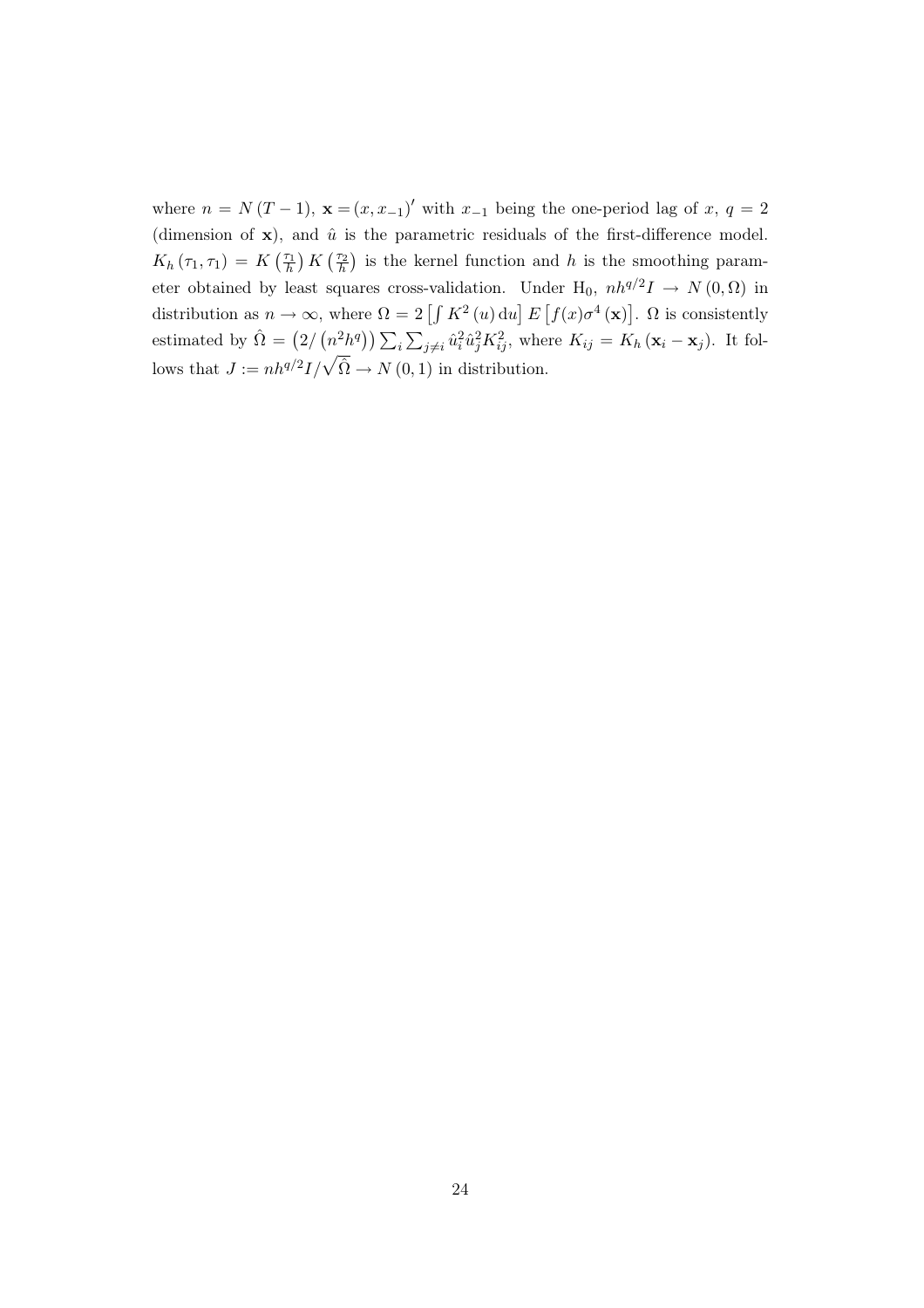## References

- Arellano, M. (1987): "Computing Robust Standard Errors for Within-Group Estimators," Oxford Bulletin of Economics and Statistics, 49, 431–434.
- Arellano, M., and B. Honoré (2001): "Panel Data Models: Some Recent Developments," in Handbook of Econometrics, ed. by J. J. Heckman, and E. Leamer, chap. 53. North Holland, Elsevier Science, Amsterdam.
- Aslanidis, N., and A. Xepapadeas (2004): "Smooth Transition Pollution-income Paths," mimeo, University of Crete.
- BALTAGI, B. H. (1995): *Econometric Analysis of Panel Data*. John Wiley & Sons, Chichester.
- BALTAGI, B. H., J. HIDALGO, AND Q. LI (1996): "A Nonparametric Test for Poolability Using Panel Data," Journal of Econometrics, 75, 345–367.
- BERTINELLI, L., AND E. STROBL (2005): "The Environmental Kuznets Curve Semi-Parametrically Revisited," Economics Letters, 88, 350–357.
- Bowman, A. W., M. C. Jones, and I. Gijbels (1998): "Testing Monotonicity of Regression," Journal of Computational and Graphical Statistics, 7, 489–500.
- Dasgupta, S., B. Laplante, H. Wang, and D. Wheeler (2002): "Confronting the Environmental Kuznets Curve," Journal of Economic Perspectives, 16, 147– 168.
- Dijkgraaf, E., B. Melenberg, and H. R. J. Vollebergh (2005): "Environmental Kuznets Curves for  $CO<sub>2</sub>$ : Homogeneity vs. Heterogeneity," CentER Discussion Paper 2005.25.
- DIJKGRAAF, E., AND H. R. J. VOLLEBERGH (2005): "A Note on Testing for Environmental Kuznets Curves with Panel Data," forthcoming in Environmental and Resource Economics.
- Galeotti, M., and A. Lanza (1999): "Richer and Cleaner? A Study on Carbon Dioxide Emissions in Developing Countries," Energy Policy, 27, 565–573.
- Grossman, G. M., and A. B. Krueger (1993): "Environmental Impacts of a North American Free Trade Agreement," in The U.S.-Mexico Free Trade Agreement, ed. by P. Garber, pp. 165–177. MIT Press, Cambridge, MA.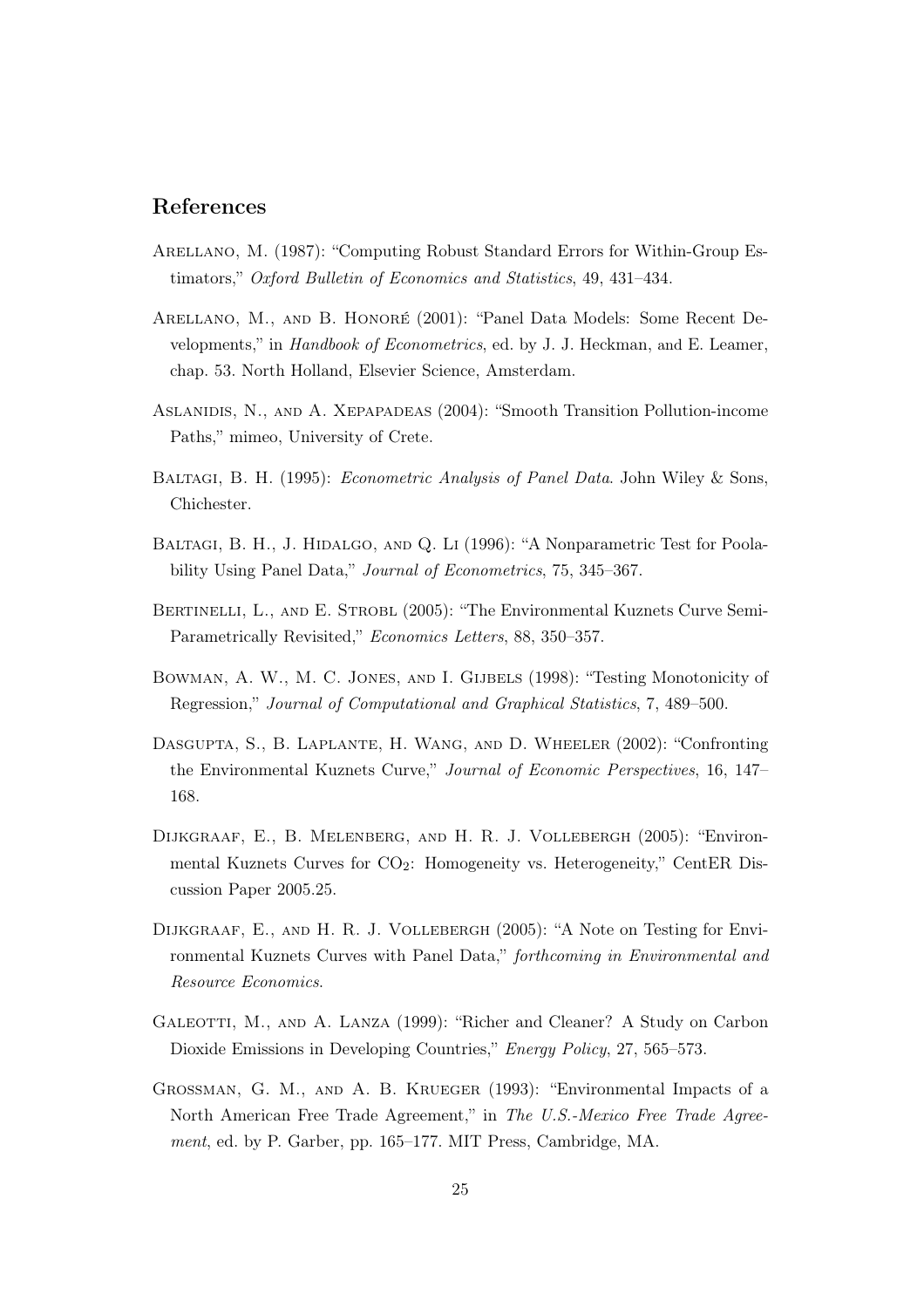(1995): "Economic Growth and the Environment," Quarterly Journal of Economics, 60, 353–377.

- Harbaugh, W. T., A. Levinson, and D. M. Wilson (2002): "Reexamining the Empirical Evidence for an Environmental Kuznets Curve," The Review of Economics and Statistics, 84, 541–551.
- HEIL, M. T., AND T. M. SELDEN (2001): "Carbon Emissions and Economic Development: Future Trajectories Based on Historical Experience," Environment and Development Economics, 6, 63–83.
- HETTIGE, H., M. MANI, AND D. WHEELER (2000): "Industrial Pollution in Economic Development: the Environmental Kuznets Curve Revisited," Journal of Development Economics, 62, 445–476.
- HOLTZ-EAKIN, D., AND T. M. SELDEN (1995): "Stoking the Fires ?  $CO<sub>2</sub>$  Emissions and Economic Growth," Journal of Public Economics, 57, 85–101.
- Horowitz, J. L. (2001): "The Bootstrap," in Handbook of Econometrics, ed. by J. J. Heckman, and E. Leamer, chap. 52. North Holland, Elsevier Science, Amsterdam.
- HÄRDLE, W. (1990): Applied Nonparametric Regression. Cambridge University Press, Cambridge, New York.
- Kaufmann, R. K., B. Davidsdottir, S. Garnham, and P. Pauly (1998): "The Determinants of Atmospheric  $SO<sub>2</sub>$  Concentrations: Reconsidering the Environmental Kuznets Curve," Ecological Economics, 25, 209–220.
- Koop, G., and L. Tole (1999): "Is There an Environmental Kuznets Curve for Deforestation?," Journal of Development Economics, 58, 231–244.
- Levinson, A. (2002): "The Ups and Downs of the Environmental Kuznets Curve," in Recent Advances in Environmental Economics, ed. by J. List, and A. de Zeeuw. Edward Elgar: Cheltenham.
- Li, Q., and S. Wang (1998): "A Simple Consistent Bootstrap Test for a Parametric Regression Function," Journal of Econometrics, 87, 145–165.
- Linton, O., and J. P. Nielsen (1995): "A Kernel Method of Estimating Structured Nonparametric Regression Based on Marginal Integration," Biometrika, 82, 93– 100.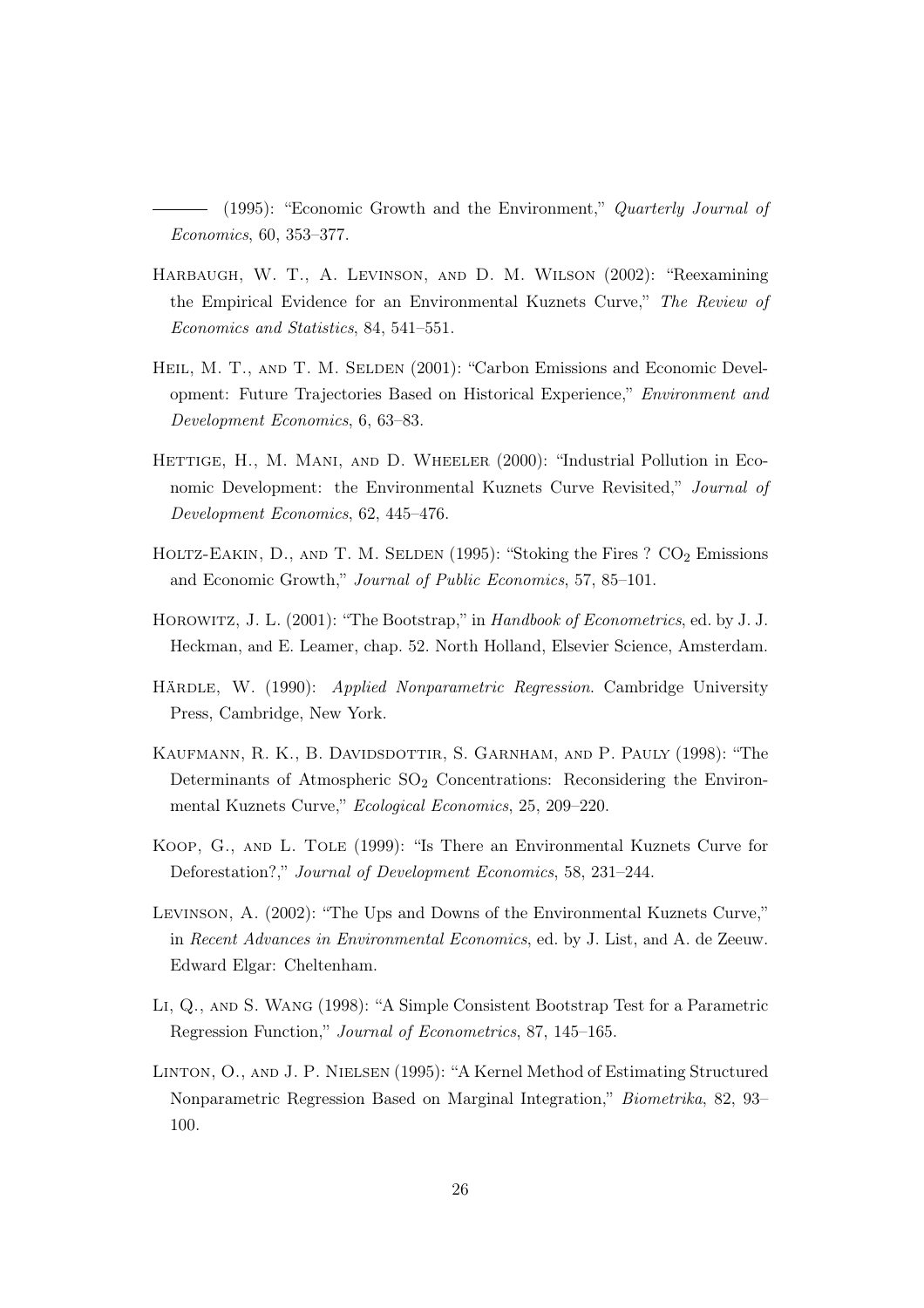- List, J. A., and C. A. Gallet (1999): "The Environmental Kuznets Curve: Does One Size Fit All?," Ecological Economics, 31, 409–423.
- Marland, G., R. J. Andres, T. A. Boden, C. A. Johnston, and A. L. BRENKERT (1999): "Global, Regional, and National  $CO<sub>2</sub>$  Emission Estimates from Fossil Fuel Burning, Cement Production, and Gas Flaring: 1751-1996," Carbon Dioxide Information Analysis Center, Oak Ridge National Laboratory, U.S. Department of Energy, Oak Ridge, Tennessee, U.S.A.
- MILLIMET, D. L., J. A. LIST, AND T. STENGOS (2003): "The Environmental Kuznets Curve: Real Progress or Misspecified Models?," Review of Economics and Statistics, 85, 1038–1047.
- Millimet, D. L., and T. Stengos (2000): "A Semiparametric Approach to Modelling the Environmental Kuznets Curve Across US States," Department of Economics working paper, Southern Methodist University.
- PANAYOTOU, T. (2000a): "Population and Environment," CID working paper no. 54, Harvard University.
- (2000b): "Population and Environment," in The International Yearbook of Environmental and Resource Economics 2000/2001: A Survey of Current Issues, ed. by T. Tietenberg, and H. Folmer, chap. 4. Edward Elgar, Cheltenham.
- Roberts, J. T., and P. E. Grimes (1997): "Carbon Intensity and Economic Development 1962-91: A Brief Exploration of the Environmental Kuznets Curve," World Development, 25, 191–198.
- ROY, N., AND G. C. VAN KOOTEN (2004): "Another Look at the Income Elasticity of Non-point Source Air Pollutants: A Semiparametric Approach," Economics Letters, 85, 17–22.
- Schmalensee, R., T. M. Stoker, and R. A. Judson (1998): "World Carbon Dioxide Emissions: 1950–2050," Review of Economics and Statistics, 80, 15–27.
- Selden, T. M., and D. Song (1994): "Environmental Quality and Development: Is There a Kuznets Curve for Air Pollution Emissions ?," Journal of Environmental Economics and Management, 27, 147–162.
- Shafik, N. (1994): "Economic Development and Environmental Quality: An Econometric Analysis," Oxford Economic Papers, 46, 757–773.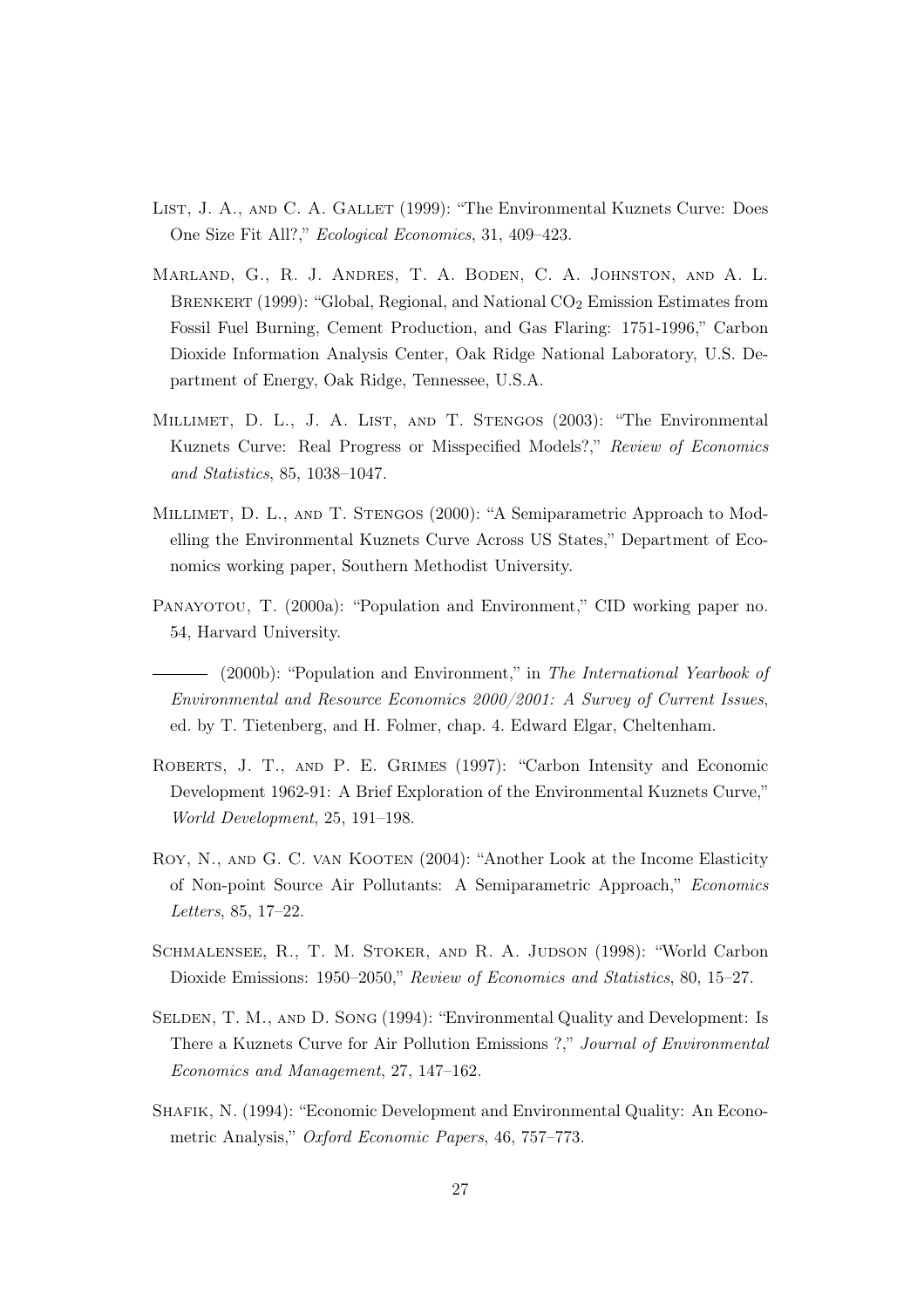- Stern, D. I. (1998): "Progress on the Environmental Kuznets Curve?," Environmental and Development Economics, 3, 173–196.
- (2004): "The Environmental Kuznets Curve," in Encyclopedia of Energy, ed. by C. J. Cleveland. Academic Press, San Diego CA, Cambridge, MA, chapter 5.
- STERN, D. I., AND M. S. COMMON (2001): "Is There an Environmental Kuznets Curve for Sulphur?," Journal of Environmental Economics and Management, 41, 162–178.
- SUMMERS, R., AND A. HESTON (1991): "The Penn World Table (Mark V): An Expanded Set of International Comparisons, 1950-1988," Quarterly Journal of Economics, 106, 327–369.
- SUN, J. W. (1999): "The Nature of  $CO<sub>2</sub>$  Emissions Kuznets Curve," *Energy Policy*, 27, 691–694.
- SURI, V., AND D. CHAPMAN (1998): "Economic Growth, Trade and Energy: Implication for the Environmental Kuznets Curve," Ecological Economics, 25, 195–208.
- Taskin, F., and O. Zaim (2000): "Searching for a Kuznets Curve in Environmental Efficiency Using Kernel Estimation," Economics Letters, 68, 217–223.
- Wand, M. P., and M. C. Jones (1995): Kernel Smoothing. Chapman & Hall, London.
- WOOLDRIDGE, J. M. (2002): Econometric Analysis of Cross Section and Panel Data. MIT Press, Cambridge, MA.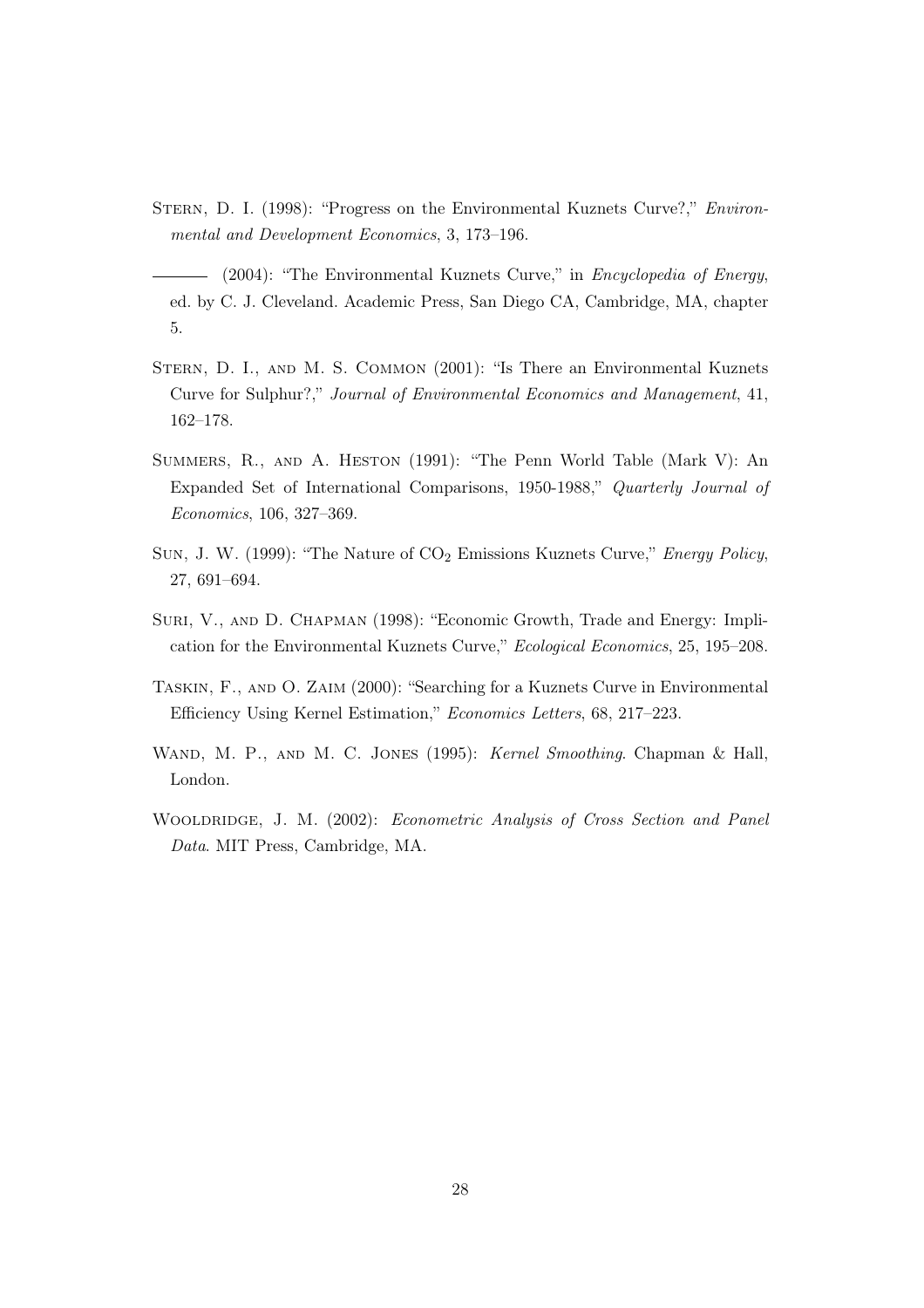| Variables                                | Mean  | Std.dev. | Min.     | Max.   |
|------------------------------------------|-------|----------|----------|--------|
| $CO2$ emissions per capita (metric tons) |       |          |          |        |
| overall                                  | 0.937 | 1.371    | $\theta$ | 10.99  |
| between                                  |       | 1.307    | 0.007    | 8.300  |
| within                                   |       | 0.432    | $-1.932$ | 4.238  |
| GDP per capita (thousands \$1985)        |       |          |          |        |
| overall                                  | 4.134 | 4.218    | 0.216    | 19.474 |
| between                                  |       | 3.932    | 0.305    | 14.825 |
| within                                   |       | 1.573    | $-2.438$ | 13.829 |
| 100 countries                            |       |          |          |        |
| 37 years                                 |       |          |          |        |

Table 1: Descriptive statistics

| IWAIO EI I WIWIIODIIO ODDIIIWDIOII IODUIDD |           |            |  |                  |            |  |  |  |
|--------------------------------------------|-----------|------------|--|------------------|------------|--|--|--|
|                                            |           | Within     |  | First-difference |            |  |  |  |
| Variables                                  | Coef.     | $t$ -stat. |  | Coef.            | $t$ -stat. |  |  |  |
| Linear term                                | $2.401*$  | 7.25       |  | 0.275            | 0.52       |  |  |  |
| Quadratic term                             | 0.570     | 1.08       |  | $1.791*$         | 2.14       |  |  |  |
| Cubic term                                 | $-0.733*$ | $-3.22$    |  | $-0.649*$        | $-2.03$    |  |  |  |

Table 2: Parametric estimation results

þ

Notes. Dependent variable is  $CO<sub>2</sub>$  emissions per capita (metric tons). Per capita GDP is expressed here in 10,000 \$ 1985. t–statistics are based on standard error estimates robust to both heteroskedasticity and serial correlation of unknown form. Significant coefficients at the 5% level starred.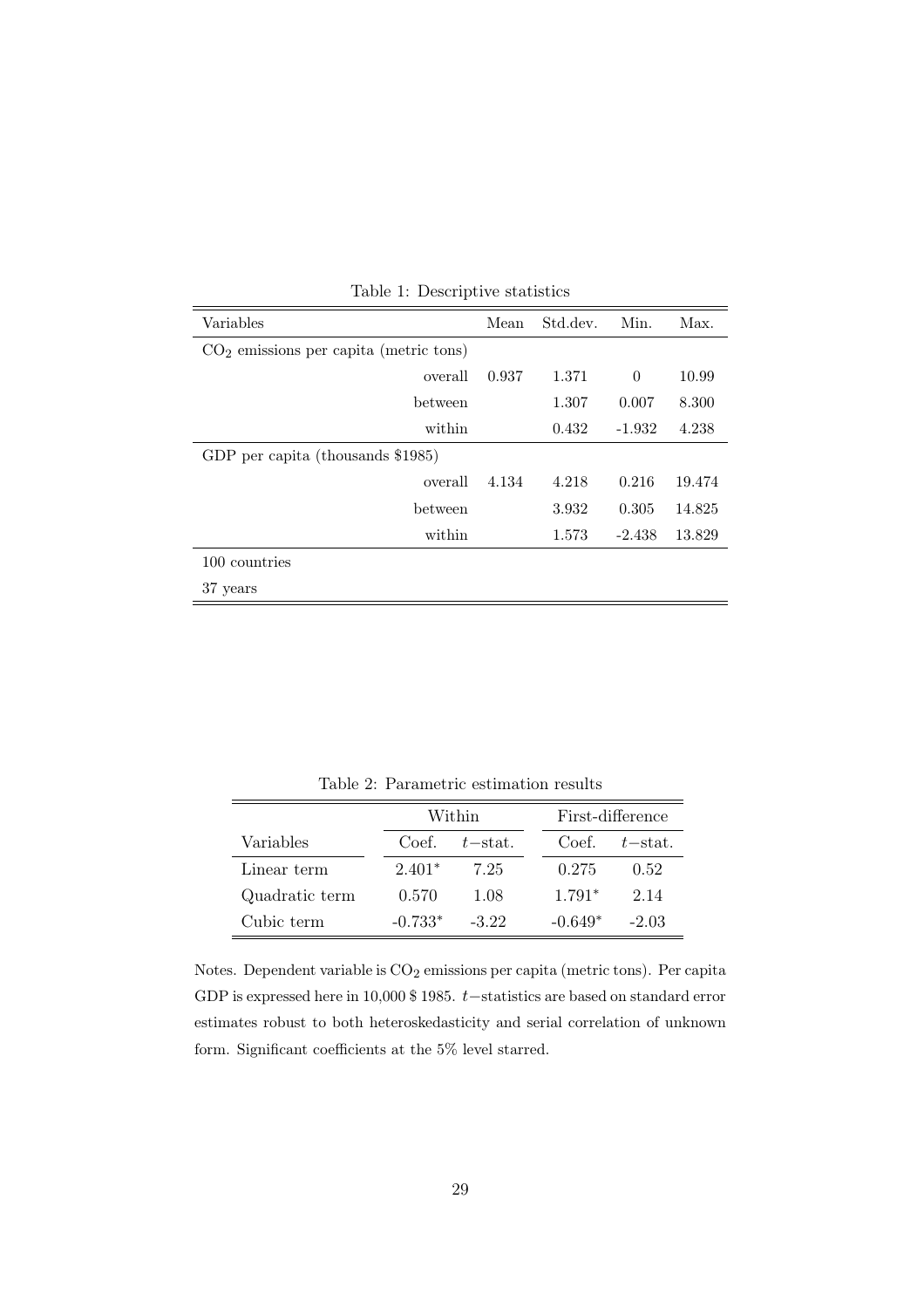

Figure 1: Kernel density estimate for GDP per capita in 1960, 1980, and 1996 using the Epanechnikov kernel.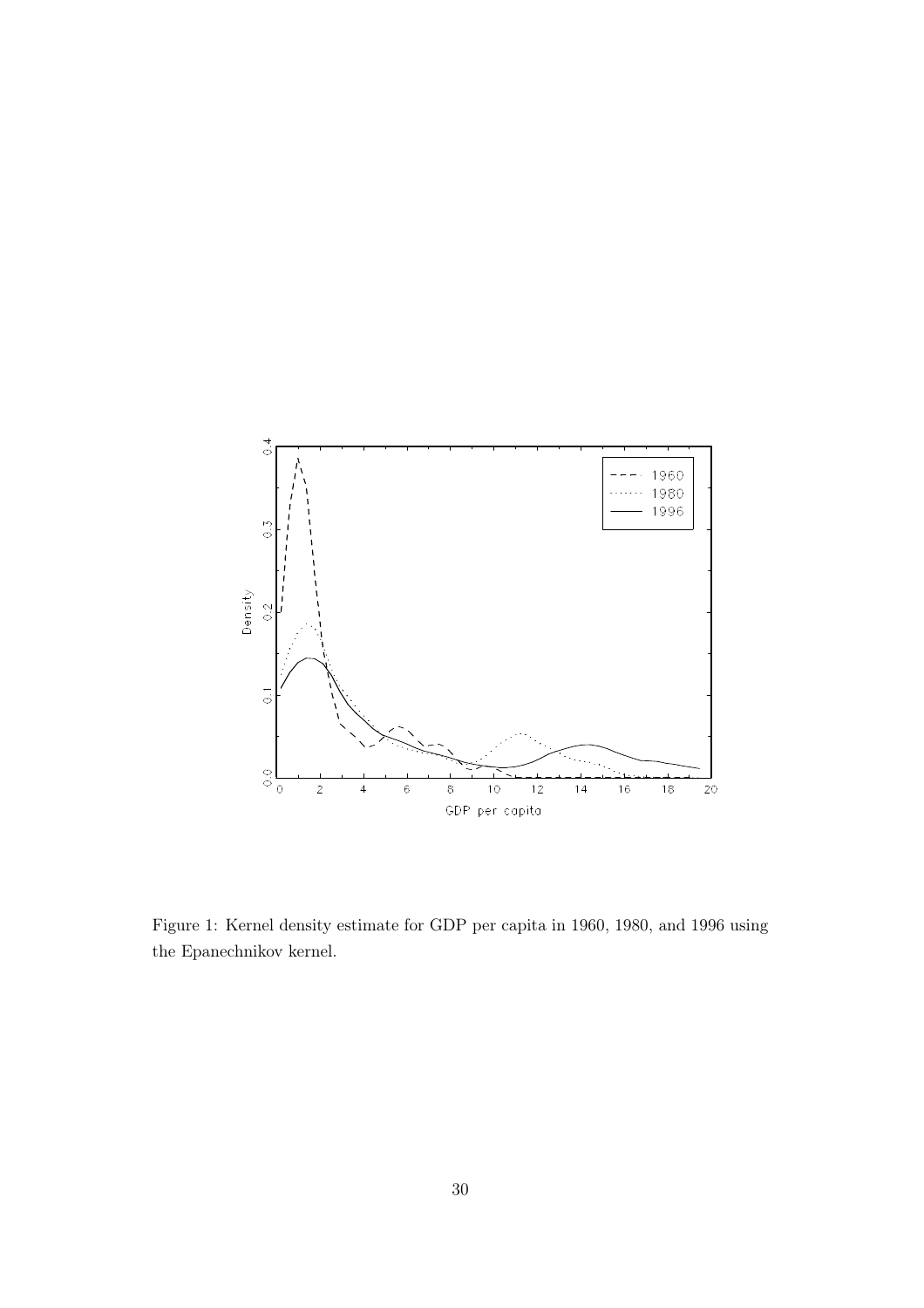

Figure 2: Nonparametric estimation of the relationship between  $CO<sub>2</sub>$  emissions and GDP per capita. The solid curve represents  $\widehat{G}$ . The dashed curves correspond to upper and lower bootstrap 95% pointwise confidence intervals.